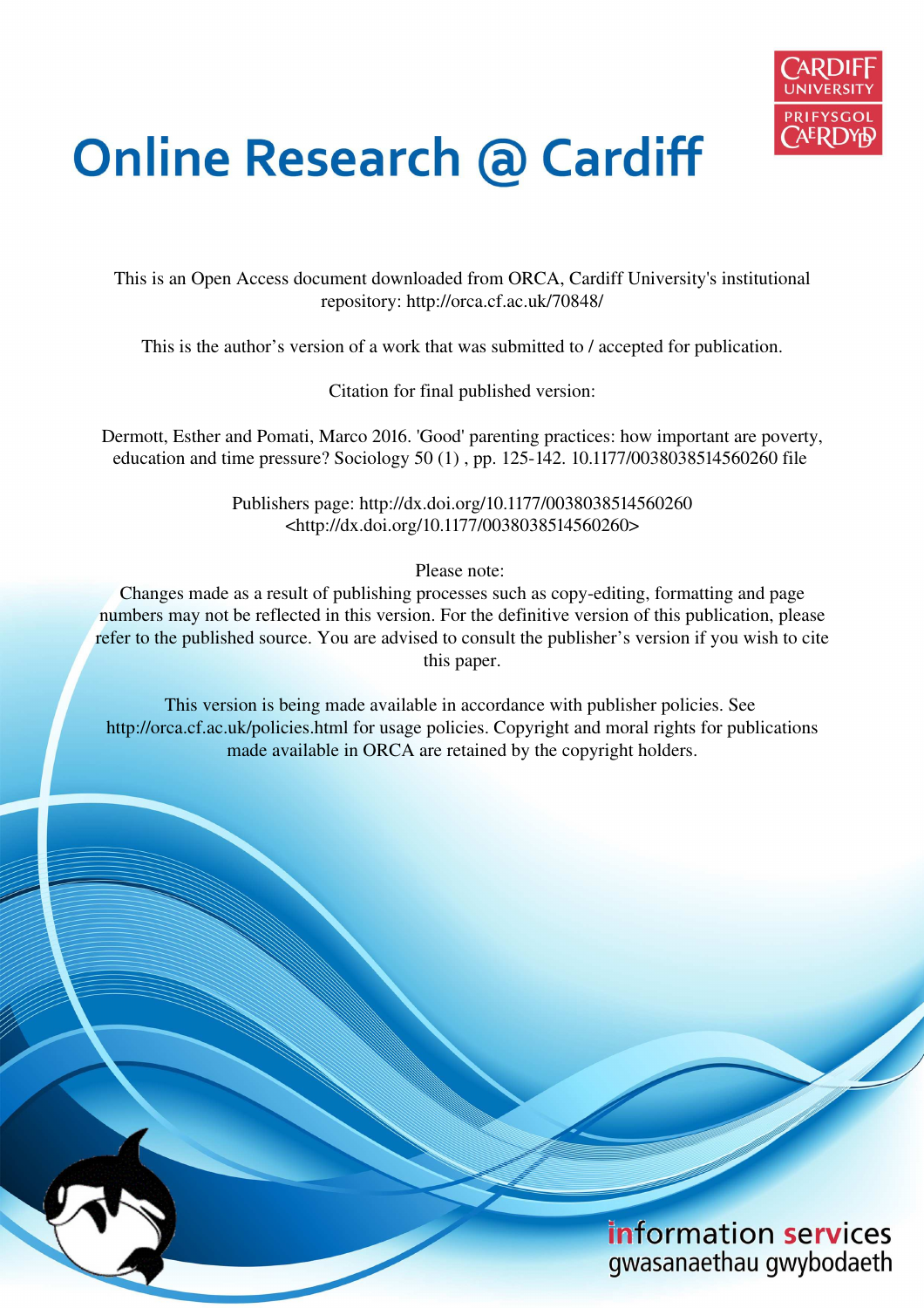# Title

'Good' parenting practices: how important are poverty, education and time pressure?

## Authors

**Esther Dermott** Marco Pomati

# Abstract

This paper examines how parenting practices popularly classed as 'good' are related to economic disadvantage, education, and time pressure. Using the 2012 UK Poverty and Social Exclusion (PSE) survey we argue that parenting practices such as reading, playing games and eating meals together are not absent among those who are less well educated, have lower incomes, or are more deprived of socially accepted necessities: therefore, political claims of widespread 'poor parenting' are misplaced. Further, we suggest that the dominant trope of poor people being poor at parenting may arise because the activities of the most educationally advantaged parents - who do look different to the majority  $-$  are accepted as the benchmark against whom others are assessed. This leads us to suggest that the renewed interest in sociological research on elites should be extended to family life in order that the exceptionality of the most privileged is recognised and analysed.

## <u>Key words</u>

Class; concerted cultivation; education; home learning environment; income; parenting; poverty; PSE 2012; time; troubled families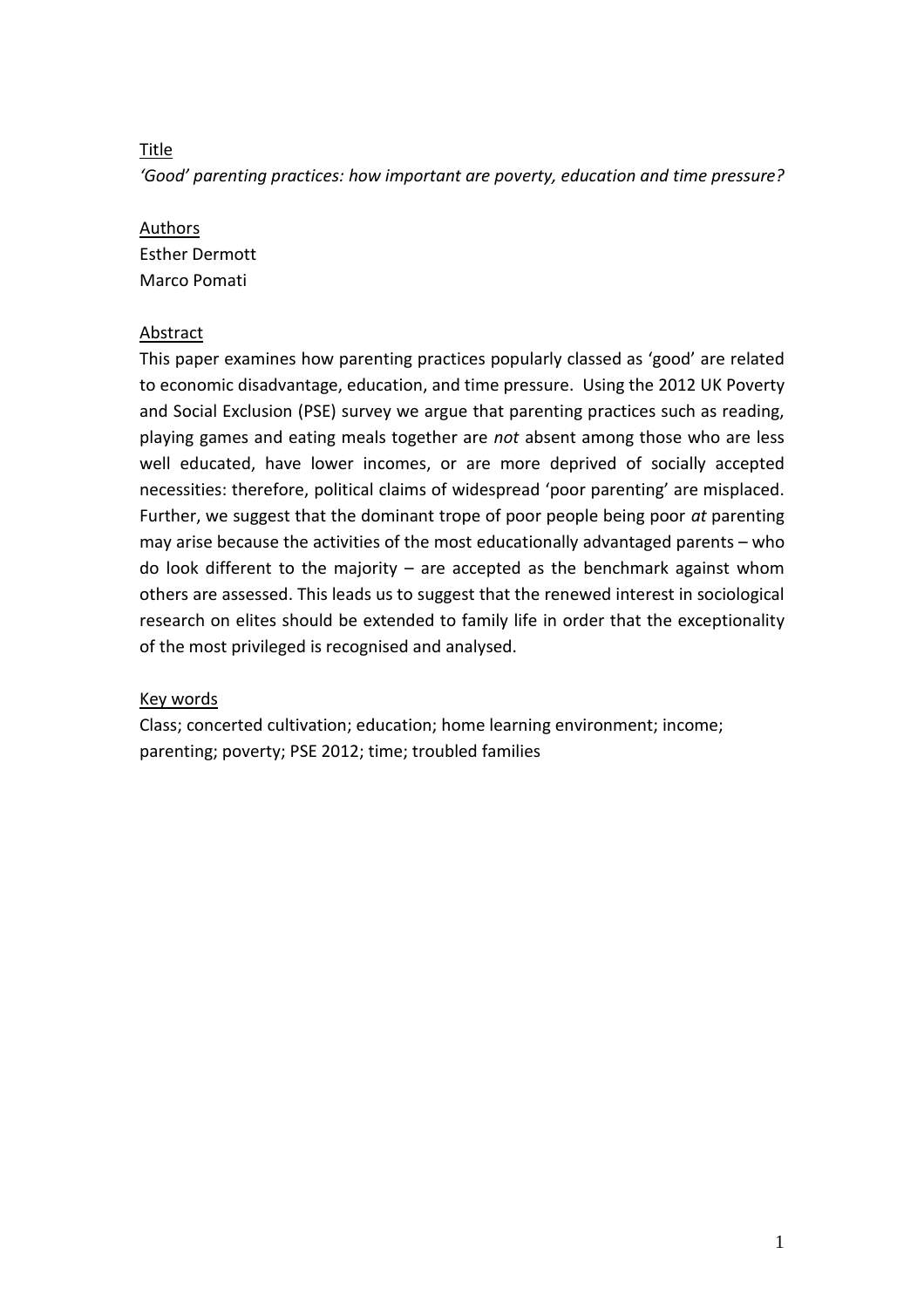#### Introduction

Parenting is increasingly foregrounded in discussions of how to promote social renewal (Jensen 2010:1) in order to ensure that children become active citizens of the future. In current popular and political discourse it is parents who must take responsibility for children's social, emotional and educational success (or failure); as the Deputy Prime Minister Nick Clegg phrased it in 2010 "Parents hold the fortunes of the children they bring into this world in their hands" (The Telegraph, 18<sup>th</sup> August). The association made between the actions of parents and outcomes for children has justified the categorisation of "parenting as a public health issue" (O'Connor and Scott 2007:27) and poor parenting has therefore been identified as of acute concern (Field 2010). However critiques of poor parenting have swiftly transformed into criticism of poor parents, reproducing negative images of working class families (Gillies 2008), and harking back to the cultural deficit theory in which underachievement among the poor is deemed to be the fault of individuals, families and communities (Gordon 2011). While a substantial body of qualitative work documenting the difficulties of negotiating the demands of parenting on a limited income does now exist (see Pemberton et al. 2013 for a review) there is little quantitative work which examines whether poverty or education makes a difference to parents' level of engagement in child-related activities, and it is this question which our article addresses.

## **Parenting Culture**

Sharon Hays' (1996) work, which introduced the adjective 'intensive' to describe expectations of mothers, has become the point of departure for discussions about the discourse and practices of contemporary parenting culture. Her description of this new era as requiring greater commitment in order to fulfil the obligations of "emotionally absorbing, labor-intensive, and financially expensive" mothering (1996:8) also find form in less academic debate. 'Tiger moms' (Chua 2011), for example, are either accused of being overly pushy in encouraging their children to take on multiple extra-curricular activities or lauded for attempting to ensure their children's future, while 'helicopter parents' are criticised for being too closely involved and protective of their children (The Economist 2014). Recent sociologically informed work has taken a largely critical stance against the observed intensification of parenthood. Some suggest that a constant questioning of whether parents are doing 'it' right has led to paranoia among parents (Furedi 2001). Mothers - and to a lesser degree fathers (Shirani et al. 2012) - are overly and unnecessarily worried as increasingly parenting becomes all-consuming and intensely self-conscious (Lee et al. 2014; Nelson 2010). Reece (2013) argues that the endorsement of a model of 'positive parenting' as a response to the difficult task of contemporary parenting leads to the destruction of spontaneous parent-child relationships and ultimately a coercive model of constant reflection. Similarly, Hoffman (2010) suggests that the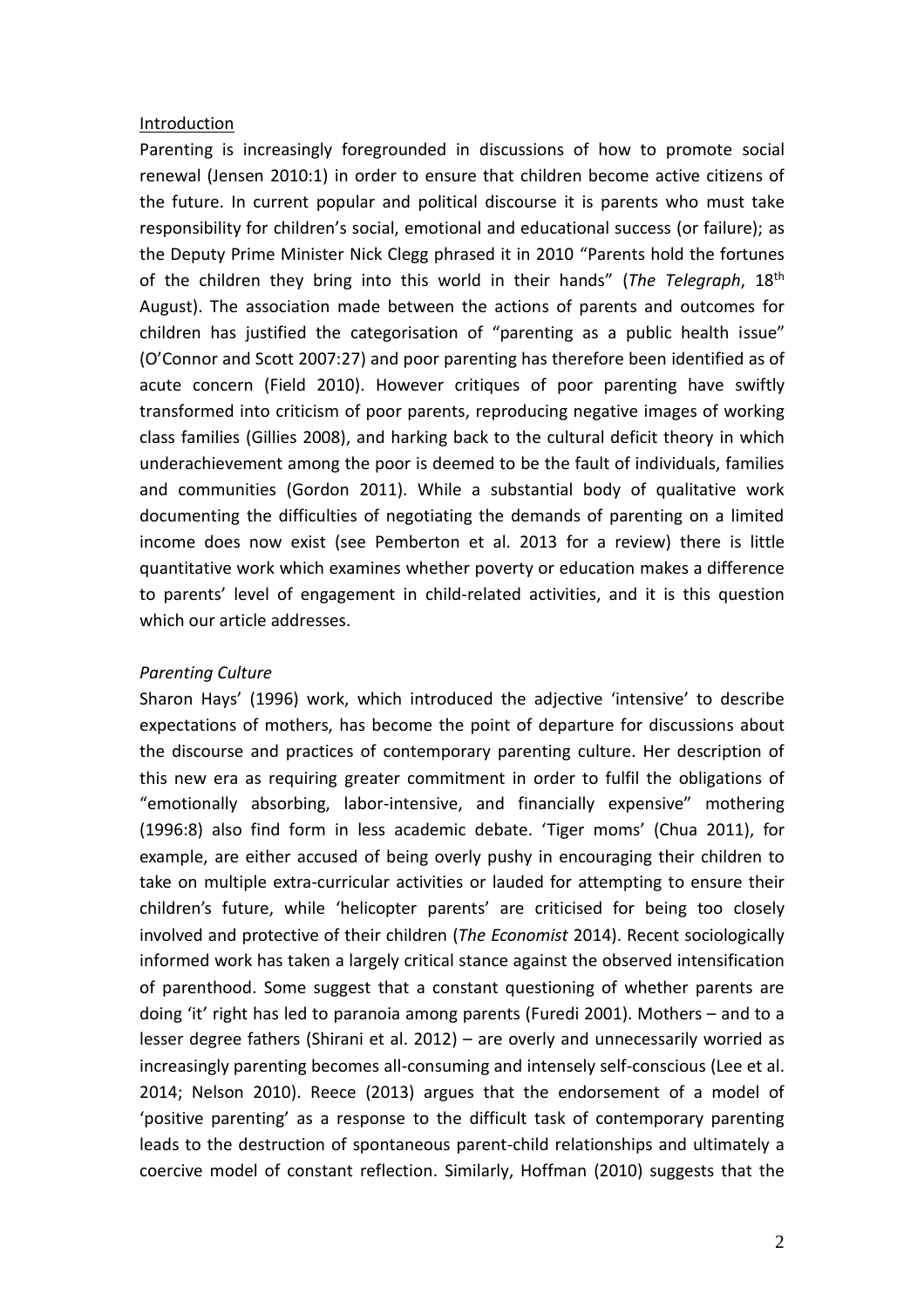task of producing the 'resilient child' actually leads to greater social control and conformity. Whilst the first wave of publications documenting this parenting cultural script originated in the US, studies illustrating the psychological burden of parenting have since drawn from a wide range of countries across Europe, North America and beyond (see e.g. Faircloth et al. 2013).

Researchers have highlighted that dominant ideas of good parenthood derive largely from middle-class perspectives (Klett-Davies 2010). Lareau (2003) in the US developed the concept of 'concerted cultivation' to characterise a middle-class orientation to parenthood, in contrast to the 'natural growth' advocated by parents from working class backgrounds. Gewirtz (2001) argues that the publicly acceptable version of contemporary good parenting has its origins in the values and behaviours of a middle-class fraction, which values the instrumental and individualistic, 'active consumer' (2001:374). Irwin and Elley (2011) add an important clarification in arguing that there is significant diversity within the middle-class. Their research shows that while some middle-class parents assume their children will have educational success and are confident in their own ability to influence their children's future if necessary, others, whose circumstances mean that success is less taken for granted, demonstrate a more strategic orientation (2011:492). The range of competencies and degree of commitment associated with contemporary good parenting (Faircloth and Lee 2010; Gillies 2011) is illustrated through engagement in practices which operate as markers of appropriate parenting. Many of these activities – such as reading with children, helping with homework and visiting museums - relate particularly to education (Reay 2010; Vincent et al. 2013).

#### UK policy context

Interest in parenting is strongly reflected in, and reinforced by, current political debate. Concern with parenting practices was first explicitly raised in UK government policy with Keith Joseph's speech on the 'cycle of deprivation' in 1972 (Welshman 2007), although the arrival of a Labour government in 1974 led to a shift in focus with more attention on social and economic factors. The Conservative governments of the 1980s and first half of the 1990s, emphasised the importance of household form, with lone parents singled out for disapprobation. In the latter period of the 1990s under New Labour, the UK witnessed the previous focus on family structure replaced by greater attention on practices, particularly those of parents; Williams (2004) describes a policy shift away from partnering (couples) and towards parenting. Gillies sees this era as involving repositioning family as "a public rather than private concern" (2011:4.3) which provided a rationale for more direct state intervention in family lives. This ranged from advice on parenting difficulties and encouragement to engage in specific parent-child activities (such as reading with children as suggested in the Department of Health Birth to Five booklet 2009)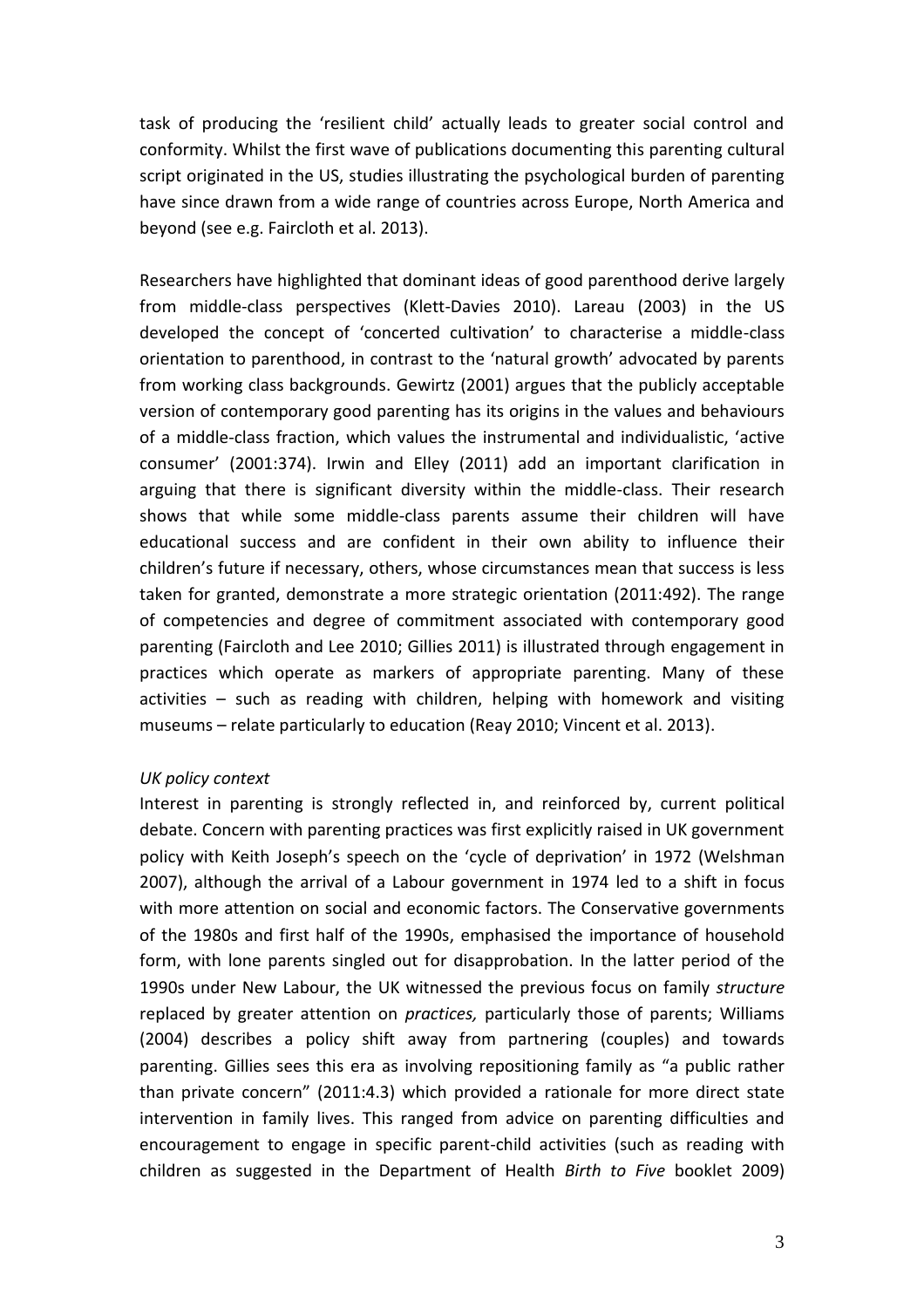through to, as Gillies (2012) describes, more coercive and authoritarian measures which involve threats of fines and imprisonment for parents who do not comply. In particular the linking of anti-social and criminal behaviour among children to an absence of appropriate parenting was responsible for greater governmental intervention to support, guide, admonish, and, in extremis, punish parents (Edwards and Gillies 2004; Gillies 2011).

Since the new Conservative-led Coalition government took power in 2010 during a period of global economic crisis and national recession, debate over how the economy should be managed has been to the fore. As discussions about increased poverty and widening inequality have re-emerged in the UK, so too has the dominance of an individualized discourse to explain poverty. What is new is the special status attributed to parenting in overcoming material disadvantage (Author A). The Field Report (2010) which was commissioned by the government to develop a strategy to address child poverty explicitly refers to the role of 'good parenting' and notes at the outset that "We imperil the country's future if we forget that it is the aspirations and actions of parents which are critical to how well their children prosper" (Field 2010:11). Further, the role of material resources is actively downplayed at the same time as parenting is promoted as the solution to social problems; "Something more fundamental than the scarcity of money is adversely dominating the lives of these children" (Field 2010:17). And similarly, a government commissioned report on developing effective interventions with families at risk of multiple disadvantage stated that "the right kind of parenting is a bigger influence on their [children's] future than wealth, class, education or any other common social factor" (Allen 2011:xiv). There is evidence of this prioritising and individualising of parenting in other national contexts too. The widespread adoption of the 'Triple P' parenting support programme (across 25 countries) highlights that extensive reflection, and cultivation of the 'right' parenting practices, is increasingly considered a necessity (Raemakers and Vandezande 2013).

It is this approach and tone which also underpins the high profile 'Troubled Families' programme launched in the UK in 2011. This initiative targets 120,000 families in Britain who live "troubled and chaotic lives" (DWP 2012) by promoting direct interventions through a key worker. As pointed out by Levitas (2012), the initial method of classifying 'troubled families' was based on measures of severe multiple disadvantage (e.g a household with no parent in work, a parent with a long-standing disability, or a low family income), that is, families 'with troubles' who require additional support. However, the government consciously conflates families who *have* troubles with families *who cause* trouble, or to put it more colloquially 'neighbours from hell' (Levitas 2012); reflecting the current political tendency to label the most disadvantaged in society as the cause of social harm.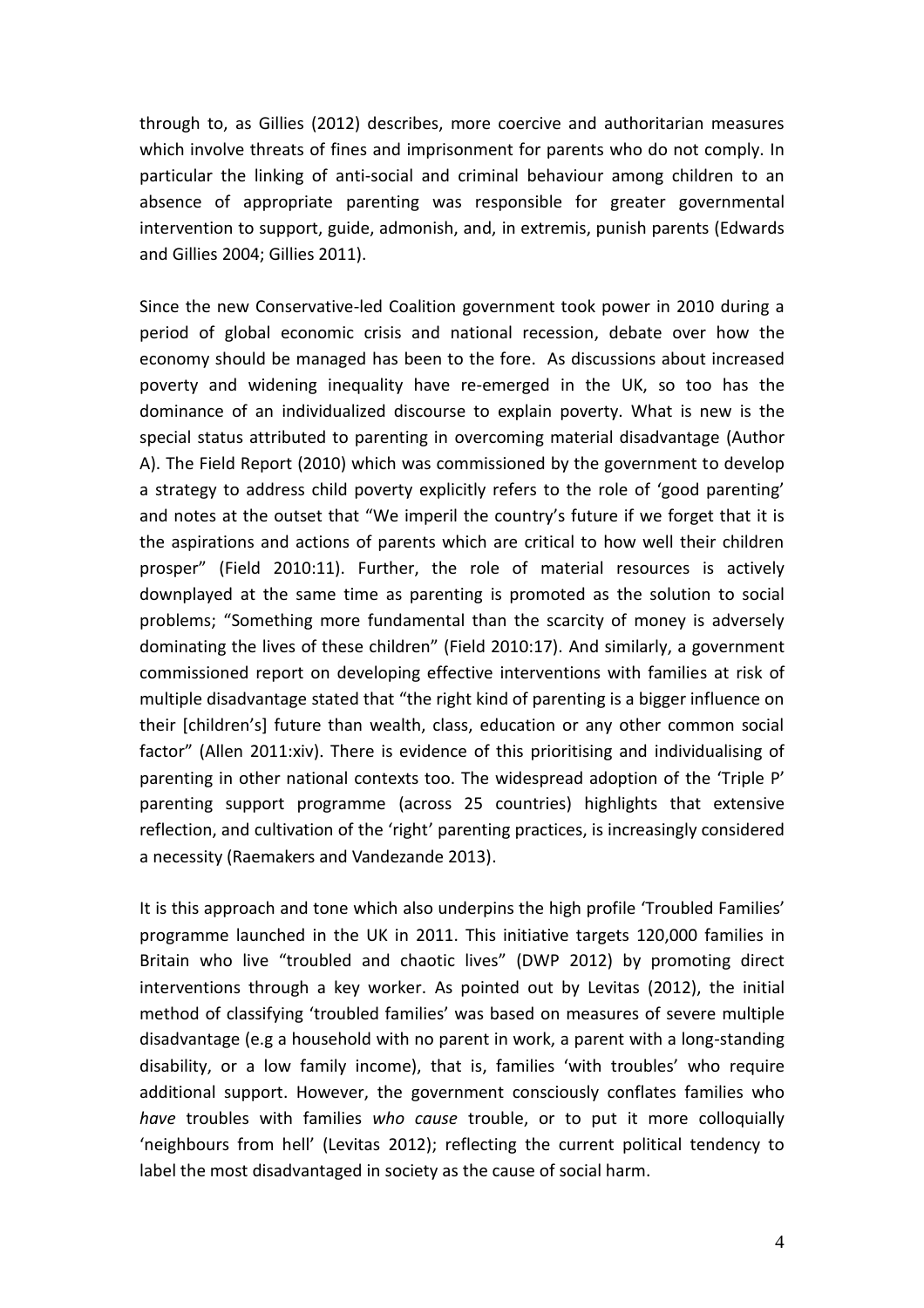Thus a combination of a general concern with the interiority of family lives, alongside explicit UK policies which are placing particular attention on the parenting activities of the most disadvantaged in society, at a time when similar discourses of parenting are emerging across Europe and the Anglophone world, set the context for exploring the relationship between poverty, education and parenting.

## Methods

## Measures of parenting

The term 'parenting' is often used as if it refers to a single concept, when it is really a multifaceted notion comprising parenting behaviours/styles; the quality of the parent-child relationship; parenting activities; and more general caring activities (see Author A for a longer discussion). Our focus here is specifically on parenting practices, that is, direct parent-child activities. Practices are important because it is through the 'doing' of family life that expectations and daily reality are constructed (see Morgan 1996). It is also practices which have been referred to most prominently in recent governmental, think-tank and media coverage of parenting. In this paper we concentrate specifically on education related activities, joint leisure pursuits and eating together.

Within the UK there is a considerable focus on parents' role in the education of their children, based on the strong association made between parenting and outcomes for children. Frank Field MP who authored the government report The Foundation Years (2010) emphasises the role of the 'home learning environment' for children's future. Following this, we captured the frequency with which parents engaged with some activities that have been associated with educational success. We included information about three activities; reading with your child or talking about their reading, helping with or talking about homework, and attendance at parents' evenings. Reading with children has become especially dominant as a marker of good parenting: it is almost universally present in contemporary 'how to parent' lists (e.g. Paterson 2011) and there are numerous programmes encouraging parents to read with their children such as 'Read Across America' and 'World Book Day' (organised by UNESCO). This status is due to the particular link made between reading to children and better development of literacy and numeracy skills, most notably in the influential Effective Provision of Pre-School Education (EPPE) report (Sylva et al. 2004). Involvement with homework and attendance at school parents' evenings are measures of engagement with the school curriculum and children's academic progress which are especially relevant as parents are increasingly encouraged to become more involved in classroom activities and even the running of schools (Desforges 2003).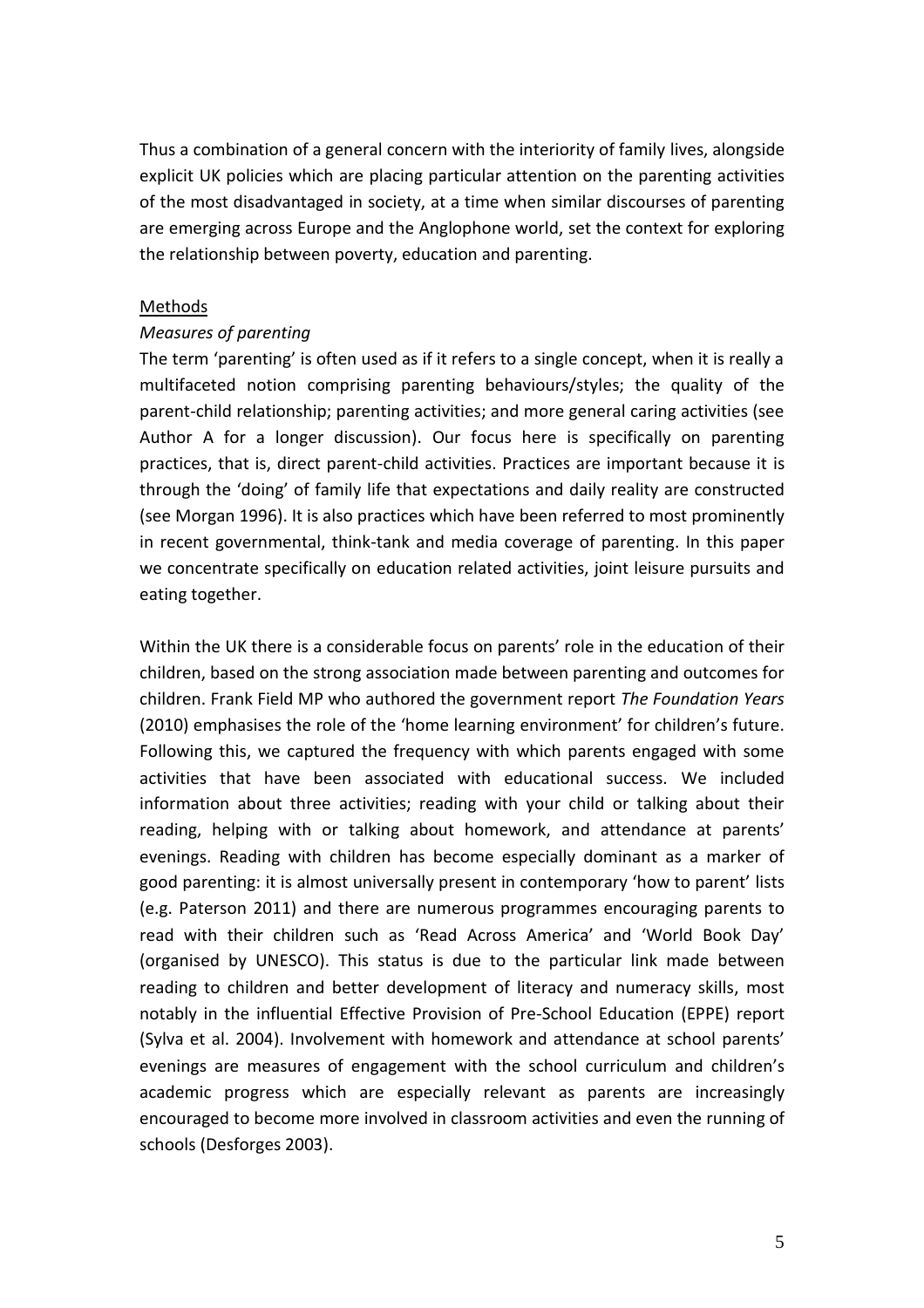We measured three leisure activities: playing games; sports; and watching television. Playing together is one of the measures included as a marker of a positive 'home learning environment' (Field 2010) and is also mentioned in the list of five positive parenting activities promoted by CentreForum (Paterson 2011). Playing sports on a regular basis, and more generally encouraging children to be physically active, has emerged as a consequence of concerns over child obesity (see Department of Health 2011) although discussion of the importance of this as a joint parent-child activity is less pronounced. Television viewing is rather more controversial. A dominant popular discourse suggests that television viewing as a passive (both intellectually and physically) leisure activity is damaging for children but recent research has found that children who watch more television are actually ahead of their peers in academic terms (Sullivan et al. 2013) and that the type of television watched is relevant with 'sophisticated' programmes associated with greater linguistic ability and cultural knowledge (Sullivan 2001).

We also chose to include a question on how often parents and children ate together. Family meals are viewed as a vehicle for family togetherness (Brannen et al. 2013:419) and the valorisation of family mealtimes (Gillies 2011:8.6) means that the alleged decline in families eating together is often a topic of concern, even though the extent to which there has been a genuine reduction in the family meal appears to have been exaggerated (Jackson 2008). An additional rationale for including this practice is that although it has a relatively low profile in the UK it is very prominent in other national contexts, for example in Japan the importance of co-eating has been highlighted in a series of recent government White Papers (Author A).

The focus on the impact of parenting on outcomes for children has taken for granted that 'good' parenting can be identified and measured. Our analysis cannot assess how parenting is enacted; it may not be reading with children but being able to do so in a way that hits the right 'educational buttons' (and so is translated into positive educational outcomes) that really matters. The analysis also leaves out other aspects of parental behaviour such as disciplinary practices, regularity of meal and bed times and nutritional value of meals. The range of the activities explored here is therefore relatively narrow<sup>i</sup> and focuses on those parent-child practices which have received most recent political attention.

Despite a policy focus on the early years (0-5) as being the prime point for successful intervention (e.g. Allen 2011) parents' potential negligence regarding the parenting of older children and teenagers is also evident; witness some of the comments after the English riots of August 2011 such as David Cameron's (BBC 2011) statement that the root was "a lack of proper parenting, a lack of proper upbringing" and an opinion poll finding that 85 per cent of the public cited poor parenting as the main cause of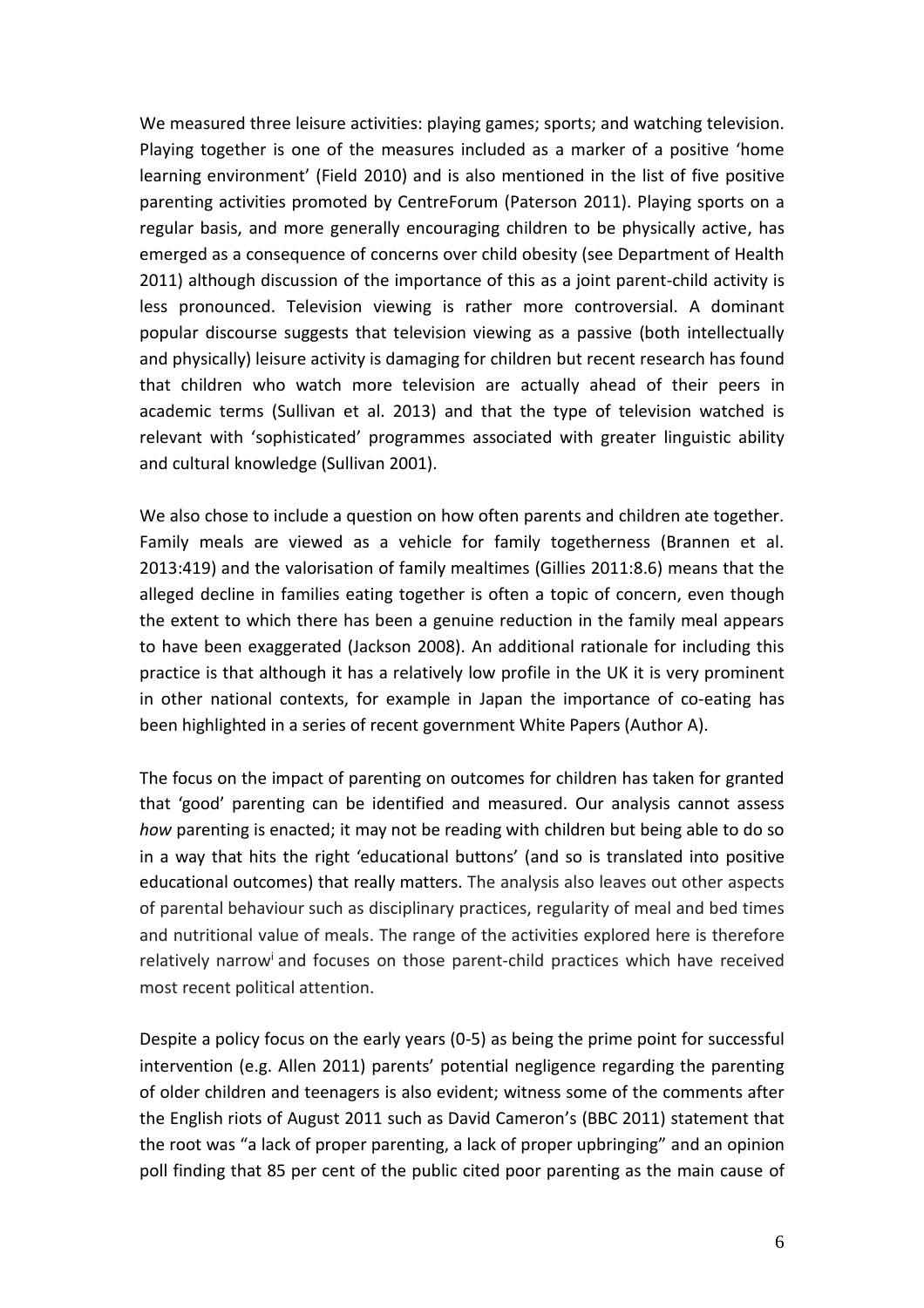the riots (Prasad and Bawdon 2011). Our strategy was therefore to ensure that questions were not restricted to activities that only applied to very young children and the phrasing of questions was as inclusive as possible, such as talking about homework as well as helping with it. Parents were asked how many days in the last week they had done each of the activities (Table 1).

#### Table 1 about here

#### Potential influences on parenting practices

In addition to the potential effect of poverty on our specified good parenting practices, we also posited that levels of parental education and time may have an impact. The hypothesis in relation to poverty is that we would expect those who are poor to engage in 'good' parenting practices less frequently because they lack the material resources to do so. Lacking access to taken-for-granted necessities may mean that parents are unable to fulfil the requirements of socially acceptable engaged parenting. This could take a number of forms. Poorer parents may spend less time reading with children, or playing games or sports with them because they do not have the books or equipment available at home. Initial results from the Poverty and Social Exclusion (PSE) survey found that half a million school age children (six per cent) cannot afford leisure activities (Gordon et al. 2013). Poverty may also have an impact in a less direct way through reliance on the public provision of facilities for leisure pursuits (such as parks and libraries). Davidson and Power (2007) found that in two deprived areas of East London parents had few sports or leisure facilities that were easily accessible and that cost and concerns over anti-social behaviour were additional barriers to their use. Finally, those with fewer financial resources may have a reduced ability to trade money for time." We included two measures of poverty in the analysis. Official definitions of poverty in the UK are commonly based on the proportion of the population falling below 60% of the median income after adjusting for household size and composition and we included this as our 'at-risk-of-poverty' (AROP) variable. In addition, we also used subjective assessments of poverty by asking individuals whether they consider themselves poor now and whether they consider their living standard is below average.<sup>iii</sup>

There is also the possibility that education may have a separate effect; those parents with higher levels of education may be better placed to engage in educational activities with their children. Those with lower educational qualifications may be less able to engage in school based activities with children because of their own lack of knowledge, for example in helping with secondary school homework. Education then may be used as a proxy for competence in the academic arena and those who have less competency may not engage in these aspects of 'good' parenting. Secondly, viewing educational attainment as bringing with it a degree of cultural capital means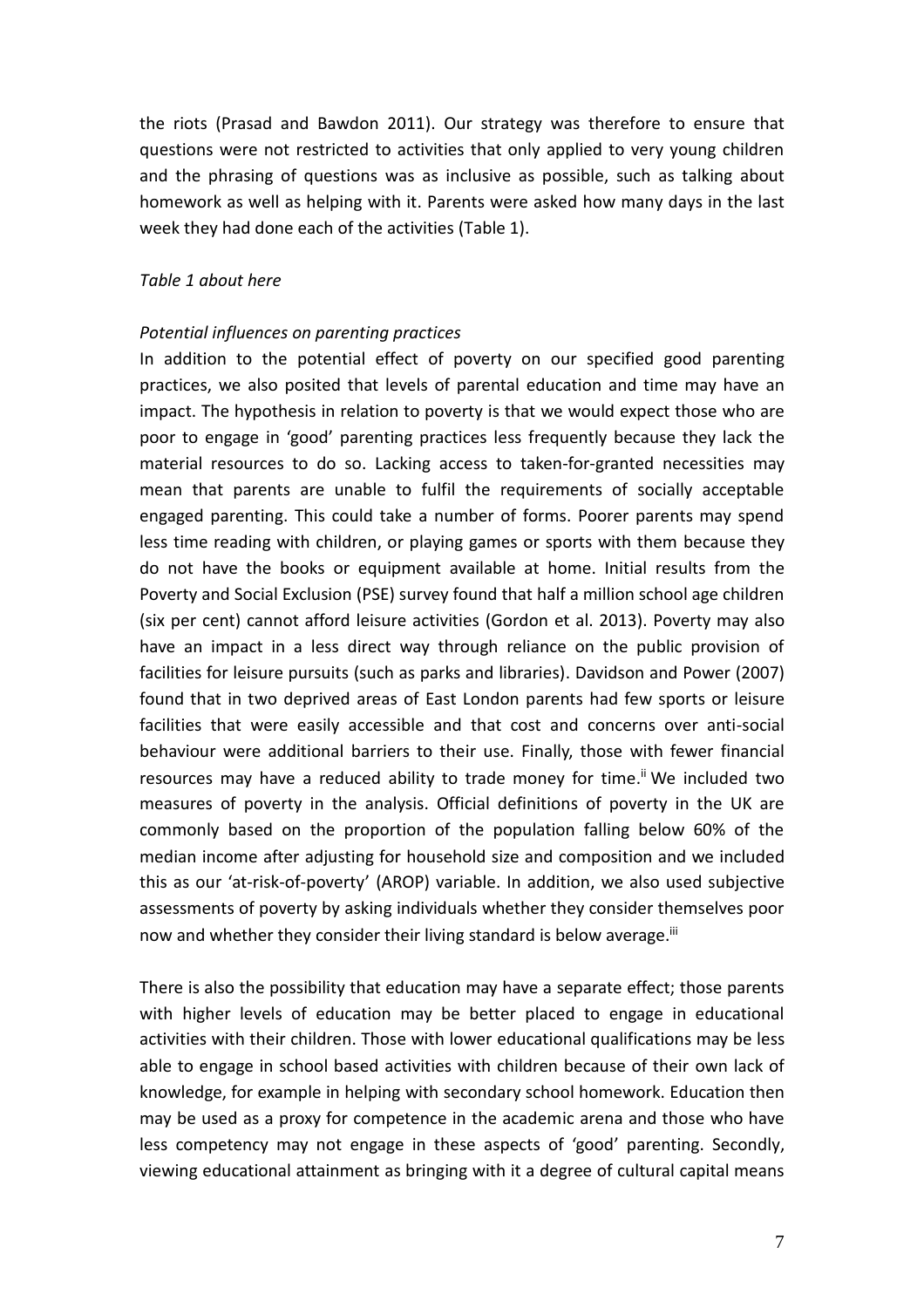that those without it may feel uncomfortable in a school environment, increasing the likelihood that they are unable to engage in dialogue with their children's teachers (Reay 1998, 2006). To measure education we used the highest qualifications of the individual who responded to the parenting questions.

The final possible influence we considered is time. There are two plausible scenarios each suggestive of a different relationship between time-pressure and engagement in our 'positive' parenting practices. Perhaps due to the combined pressures of paid work and unpaid household chores parents simply do not have enough time to engage in the full range of 'good' parenting on a frequent basis. This would result in a negative association between time pressure and our measures of good parenting. Alternatively, it is possible to hypothesise a relationship in the opposite direction. Time-use diaries suggest that one of the reasons for feelings of time scarcity is precisely because shifts in expectations around what parents do means that mothers and fathers now spend significantly more time with their children than in the past (Sullivan 2011). This would lead us to expect that parents who engage in positive parenting practices most often feel more - rather than less - time pressure. Drawing on work by Frederick (1995) and Zukewich (1998) on time scarcity we identified time pressured parents in the PSE as those who experience time scarcity according to seven or more 'time crunch' items.<sup>iv</sup> In addition we included two measures of household employment – whether anyone in the household is unemployed and whether all adults are in work  $-$  to gain a sense of parents' time commitments to paid work.

Our data is drawn from the Poverty and Social Exclusion in the UK (PSE) survey which was carried out between March and December 2012 and covered 5,193 households in which 12,097 people were living. The multistage survey was primarily concerned with measuring poverty through identifying how many people fall below what the public agree is a minimum standard of living. The smaller sample analysed for this paper was made up of all households which included a parent and at least one dependent child aged 16 or under which resulted in a sample of 1,665 cases. Overall, 30 per cent of the weighted sample had a degree or higher qualification, 20 per cent were solo parents<sup>y</sup>, 31 per cent lived in a household at risk of poverty, 44 per cent felt poor sometimes or all the time, and 14 per cent rated their living standards below average. A small minority of 5 per cent experienced extreme time pressure (see Gordon et al. 2013 for statistics on the survey as whole).

## **Parenting Activities**

Our descriptive analysis of each parenting activity (Figure 1) shows that over 50 per cent of parents say they eat a meal, watch TV, read and play games with their children, as well as helping with homework every day or most days; these are all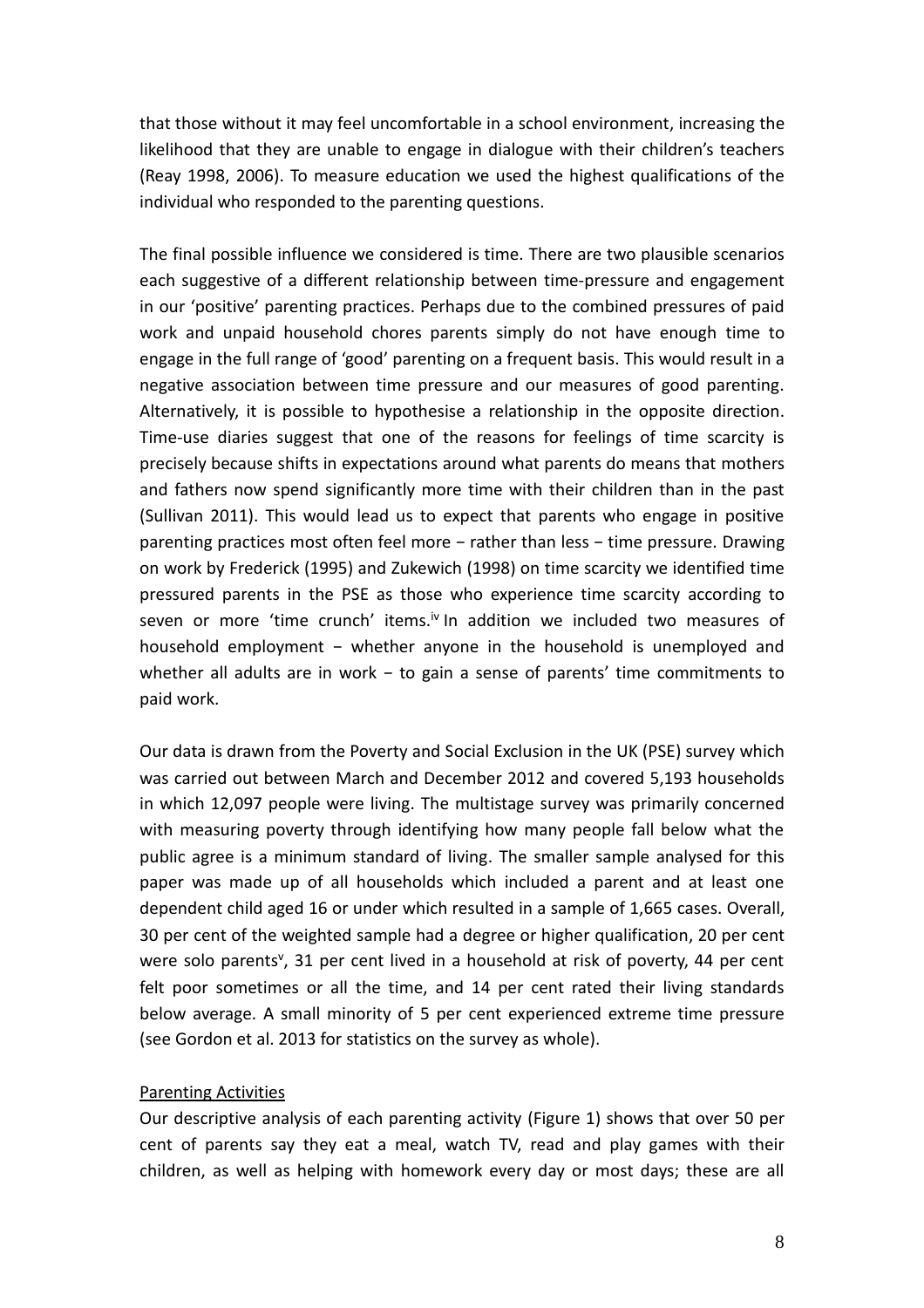frequently undertaken activities. Only doing sports with children registers a lower level of regular engagement, although there are still 28 per cent of parents who say that they do this at least four days a week. Whether parents attended school parents' evenings was asked as a separate question and responses to this were also examined. There were 1405 responses<sup>vi</sup> with an overwhelming 90 per cent of parents saying that they had attended at least one meeting in the last year.

#### Figure 1 about here

Notwithstanding the general impression of significant parental engagement, and aside from the parents' evening question, there is a substantial degree of variation in parenting practices. For example while 43 per cent of parents read with their children every day, there are 20 per cent who say that they never do so and a further 21 per cent who do so a maximum of three days a week. This level of variation across our parenting activities allows for the opportunity of exploring which, if any, of our suggested influencing factors are related to the frequency of parenting activities.

Before looking at the influence of poverty, education and time we examined the extent to which these parental activities varied by the age of children. Unlike cohort studies, which take as their sampling strategy a group of participants who are all the same age, our household study includes parents with dependent children from 0 to 16. As noted above we did not restrict our analysis to the youngest age group and therefore designed questions that would apply across a relatively wide age spectrum e.g. the question on reading was phrased as 'How often do you read with your children or talk with them about what they are reading' so as to avoid restricting this question to parents whose children cannot read independently. It is to be expected that the type of activities and their frequency varies as children grow older: doing sporting activities or playing games together might be expected to peak in the primary school years; reading might be associated most strongly with early years; and television viewing could be anticipated as less age specific. While not central to our research question, analysis confirmed the importance of taking children's age into account; the frequency of television viewing, playing games, reading and sporting activities are highly child-age dependent. Around 80 per cent of parents with a child aged under five play games four or more days a week but this fell to only ten per cent amongst those whose youngest child was 12 or over. Assistance with homework had a different distribution with a more consistent 55 to 65 per cent of parents doing schoolwork with children most or every day; the highest percentage was among parents whose youngest child was of primary school age. Similarly, eating together showed relatively little variation by age of child.

Time pressure, Poverty and Education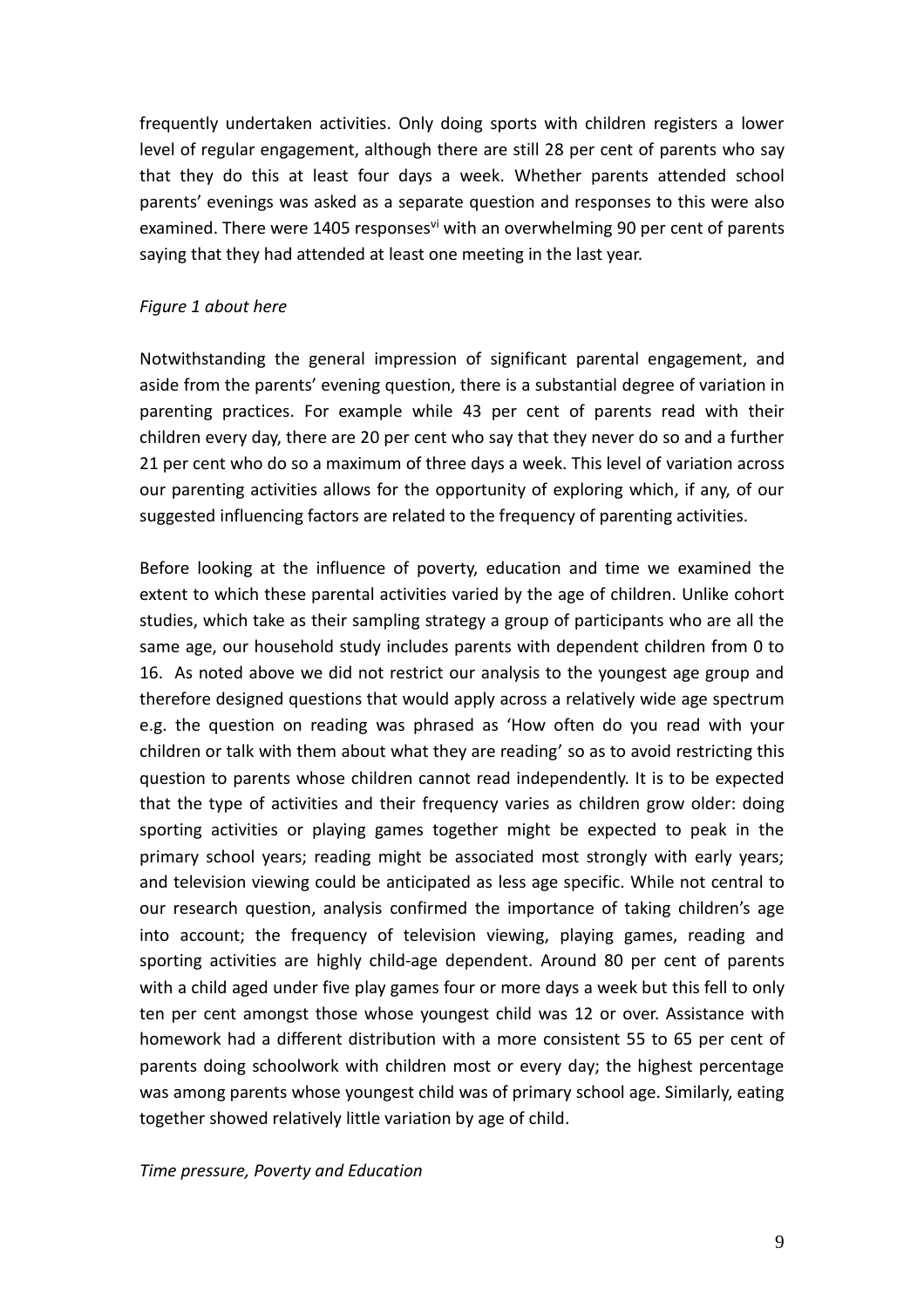Turning to our substantive concerns, we present the analysis in terms of relative risk ratios in Figure 2. The relative risk is the ratio of two group percentages so that a relative risk (RR) significantly higher or lower than 1 indicates a difference between the two groups. The chart shows the relative risk of parents with the characteristics on the horizontal axis (e.g. being at risk of poverty) of having low (3 or fewer days) engagement in parental activities, compared to other parents. Relative Risks above the line set at 1 indicate parents with those characteristics are more likely to have low engagement; those below the line show parents with those characteristics are less likely to have low engagement i.e. are more likely to engage in these activities most or every day. Where error bars do not cross the line set at 1 there is a statistically significant difference between parents with and without the listed characteristics and these significant relationships are also indicated by a full black dot.

First to the independent variables which offered no, or very little, explanatory power. The degree to which parents expressed a feeling of time pressure was not associated with any of our named parenting activities. It is worth noting that in relation to all the dependent parenting practice variables the confidence intervals for our measure of 'time crunch' were very large. This is partly because this measure of extreme time pressure includes only a small minority of parents. However more generous (lower threshold) time-crunch measures also showed no significant relationship.vii Our proxy measure of hours available for parent-child interaction (employment) also produced no significant relationships. So, neither the time pressure of juggling paid work nor the subjective experience of feeling 'rushed' is related to the frequency of our parenting activities.

Importantly, whether a household can be categorised as poor – measured either by income or subjectively – made no significant difference to the frequency with which parents engaged in most of our 'good' parenting activities. This finding is worth reemphasising; those with lower incomes or who felt poor were as likely to engage in all of the 'good' parent-child activities as everyone else. The two exceptions to this are TV viewing and having an evening meal with children; parents whose household income was below 60% of the median were *more* likely to watch television and have evening meals with their children frequently. These two activities also stood out in relation to educational qualifications and are discussed further below. Therefore, despite the frequently made association between poverty and a lack of appropriate parenting, there is no clear evidence for this relationship in our findings.

Our third independent variable – education – also produced some non-significant results. The level of educational qualification held was irrelevant in relation to sports activities and playing games. However, those holding a degree level qualification or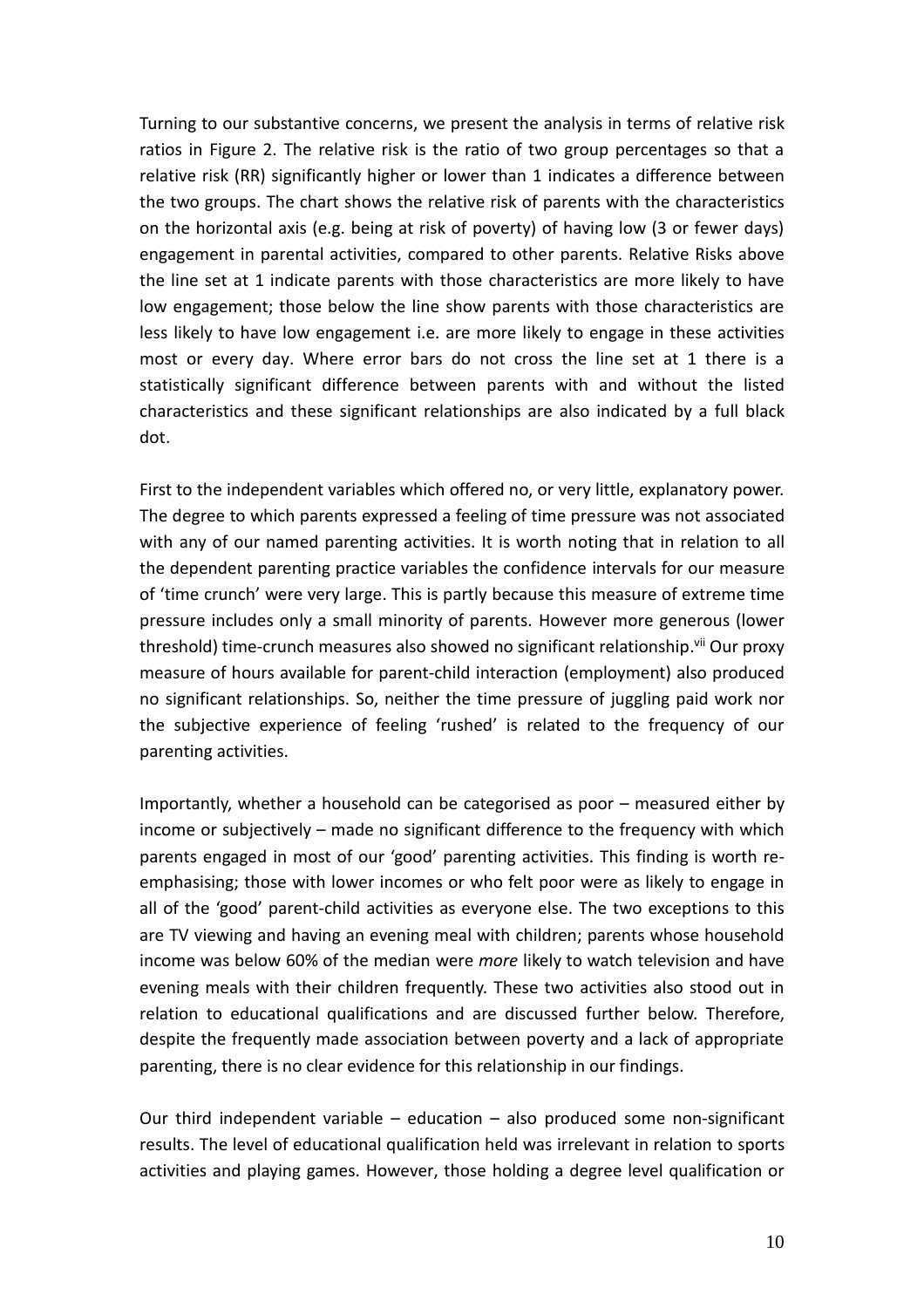higher were more likely to read or do homework with children frequently. Television viewing and having an evening meal together had a rather different relationship; those with degree or higher educational qualifications were less likely to watch television and have a meal with their children frequently. Specifically they were 1.8 (television) and 2.2 (meal) times more likely to carry out these activities three or fewer days a week than those who with lower qualifications. Hence, 37 per cent of parents with a degree watch television with their children 3 or fewer days a week, compared to 28 per cent of those who have lower qualifications (a relative risk of  $1.7$ ). $viii$ 

#### Figure 2 about here

In relation to the relationships with television viewing and family mealtimes, we suggest that both material and cultural factors may play a role. The children of those with greater financial resources may be less likely to rely on television viewing as a leisure pursuit as they have the ability to access a wide range of paid activities. These may be activities such as going to the cinema or theatre that are done as a family; Gilby et al. (2008) found that higher income families have more days out and less time at home. Alternatively they may be extra-curricular activities for children such as sports clubs or music lessons. Engaging in a combination of these activities may reduce the frequency of television watching.

The findings regarding television viewing may also be evidence of a cultural gap between middle-class and working-class views that reflects a growing aversion to television viewing as a passive leisure activity among some highly educated and better off families. Given that the responses are those offered by parents, there may be the possibility of a social desirability bias whereby some parents wish to 'display' (cf Finch 2007) a version of good parenthood/family that does not include television viewing. Vincent and Ball (2007) suggest that enrolling children on enrichment activities was a way their middle-class interviewees managed risks and anxieties about parenting in an uncertain social context. Similarly Wheeler (2014) suggests that middles-class families are becoming increasingly child-centred and structured in order to fulfil dominant ideas of good parenting. Minimising television viewing and emphasising other activities would be in line with this argument. This may also mean that television is used differently by families depending on their educational background and occupational situation. For middle-class families who are time poor due to long working weeks<sup>ix</sup> (Warren 2003) television may be used as a 'babysitting' service allowing parents to get on with household tasks and paid work at home as opposed to a joint leisure activity for the family to do together; note that the questions refer to the extent to which television is a joint parent-child activity not the total time that children spend watching television.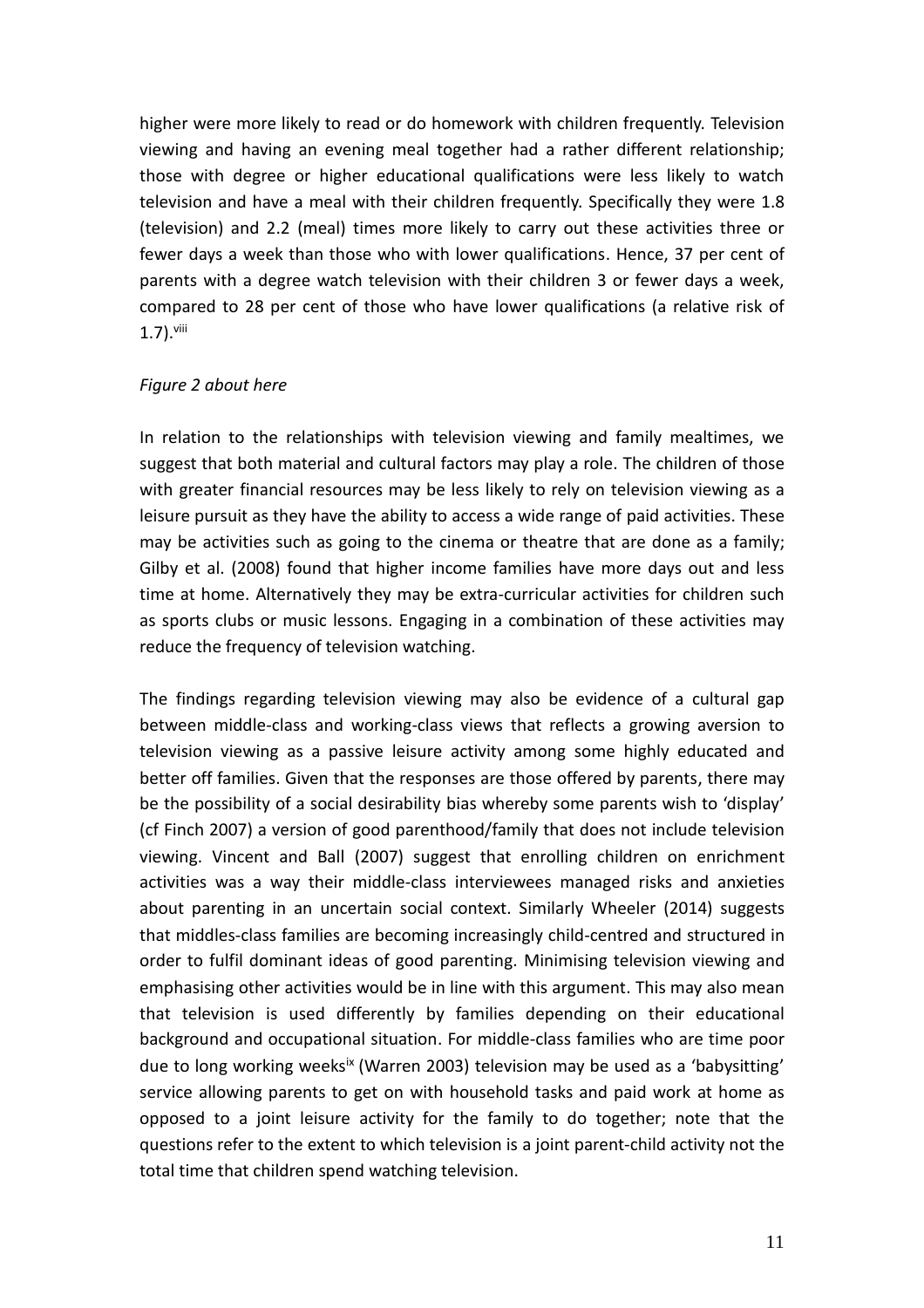Highly educated parents were also less likely to have a family meal together frequently. Figure 2 shows that parents who are more highly educated are 50 per cent more likely to have a meal with their children 3 or fewer days a week than those with lower educational qualification. The issue of coordinating synchronous family time has been highlighted as particularly difficult for dual earning households (Brannen et al. 2013) who make up an increasing proportion of couple households with children (Connolly et al. 2013). Brannen et al.'s (2013) qualitative work on family meal times found that although all their families prioritised eating together as a principle of family life, it was difficult to adhere to this in practice. Time pressures on dual working families meant it was not always possible to coordinate eating together given the organisation of working hours and children's activities. They also note that mothers' accounts "suggest little regret but rather an accommodation to reality" (p428). It is of note that family mealtimes are viewed as valuable but seem to hold a less central position in the 'doing' of family life in the UK than in some other countries, such as Japan (Author A). In the UK it seems possible for family meals to be downplayed relative to other practices; perhaps in favour of 'dyadic' parent-child activities such as reading or supporting homework that are more flexible in terms of when they happen.

Given existing evidence about middle-class concerted cultivation, in combination with a dominant discourse that educational achievement is a necessary requirement for future employability, and a political mantra that parental engagement in children's schooling is essential, the finding that those with higher educational qualifications are more likely to engage in homework and reading with children is perhaps unsurprising. Hartas (2011) used the Millennium Cohort Study to examine the impact of parental socio-economic characteristics and home learning activities on outcomes for young children (a different research question to the one we address here). However, her analysis also found that families with both higher incomes and higher levels of education were more involved in homework and 'enrichment activities', such as reading and storytelling. Similarly, Borra and Sevilla (2014), drawing on time-use diaries, found that more educated parents in the UK were likely to spend time helping their children with homework rather than other forms of engagement.

## 'Good' and 'Bad' Parents

We examined whether there were strong binary correlations (known formally as tetrachoric correlations) between each of the parenting activities, that is, whether if a parent does one of the activities frequently it is likely that they also do others frequently (and, conversely, both activities infrequently). Our findings show, for the most part, low correlations (less than 0.5) between the various parenting practices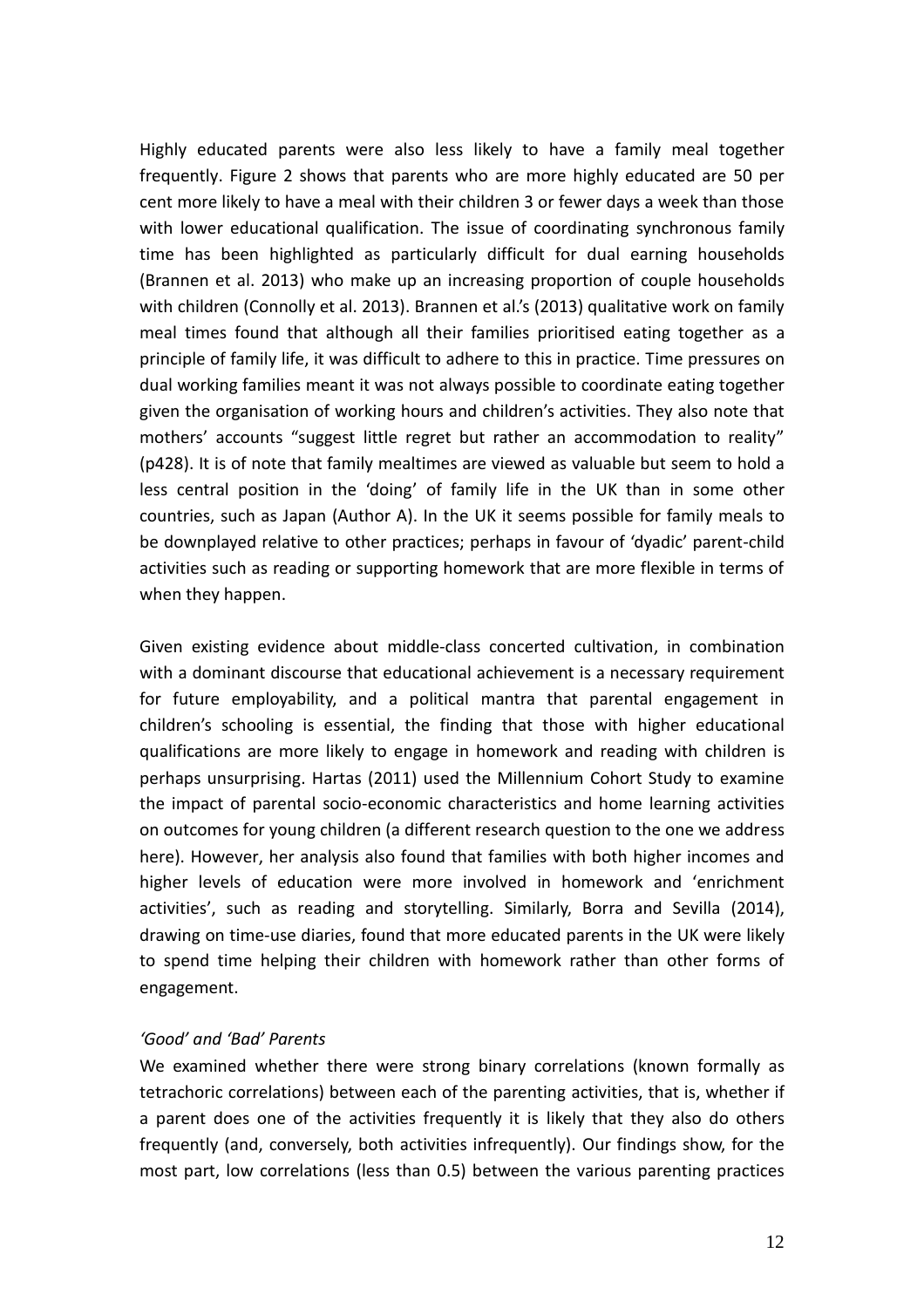with the strongest correlation between sports activities and playing games at 0.7 and playing games and reading at 0.8. This suggests that there is no overarching 'good parenting package' which some parents observe and others avoid.

We further explored this issue by using latent class analysis, a statistical method which allows researchers to find groups with distinct underlying patterns on a set of variables<sup>x</sup>. As shown in figure 3, we again found no evidence of a distinct group of parents who consistently do not engage in these high-profile parent-child activities. This is potentially important since recent political discourse has not only promoted the idea that 'poor parenting' exists but also emphasised the existence of a group of parents who persistently fail to engage in parenting activities that are beneficial for their children. Instead, by looking at the statistical association between latent class membership, age of youngest child, and the independent variables considered above, this analysis offers support for our earlier findings that children's age is the most significant indicator of whether parents engage in key parenting activities. Two of the classes strongly reflected the age of children; parents who were least likely to have their youngest child under five had the lowest activity levels across the board, and those most likely to have their youngest child under five had notably high frequencies for reading and playing. A third class tracked the average frequency of engagement in child based activities for parents as a whole. Finally, a fourth class was present. This group is of interest because, although a clear minority at 24 per cent, they were noticeably more engaged in reading and significantly more likely to have degree or higher levels of educational qualifications themselves.<sup>xi</sup> The existence of this group of parents explains the relationship between reading and educational qualifications referred to earlier.

## Figure 3 about here

## Conclusion

Our analysis explores the relationship between poverty, education, time and high profile 'good' parenting practices across a sample of UK parents. While the results are especially pertinent to the UK given current government discourse and policy, they also are relevant to broader debates on the nature of contemporary parenting, state intervention in family life, and the impact of economic and educational resources on what parents do.

Our results can be read as confirmation of the dominance of a culture of intensive parenting in which parents are expected to engage in a range of child-centred activities on a regular basis. Contemporary good parenting has been characterised as an "affiliation to a certain way of raising a child" (Faircloth and Lee 2010) which in practice involves an overly narrow formulation of good parenting that dominates in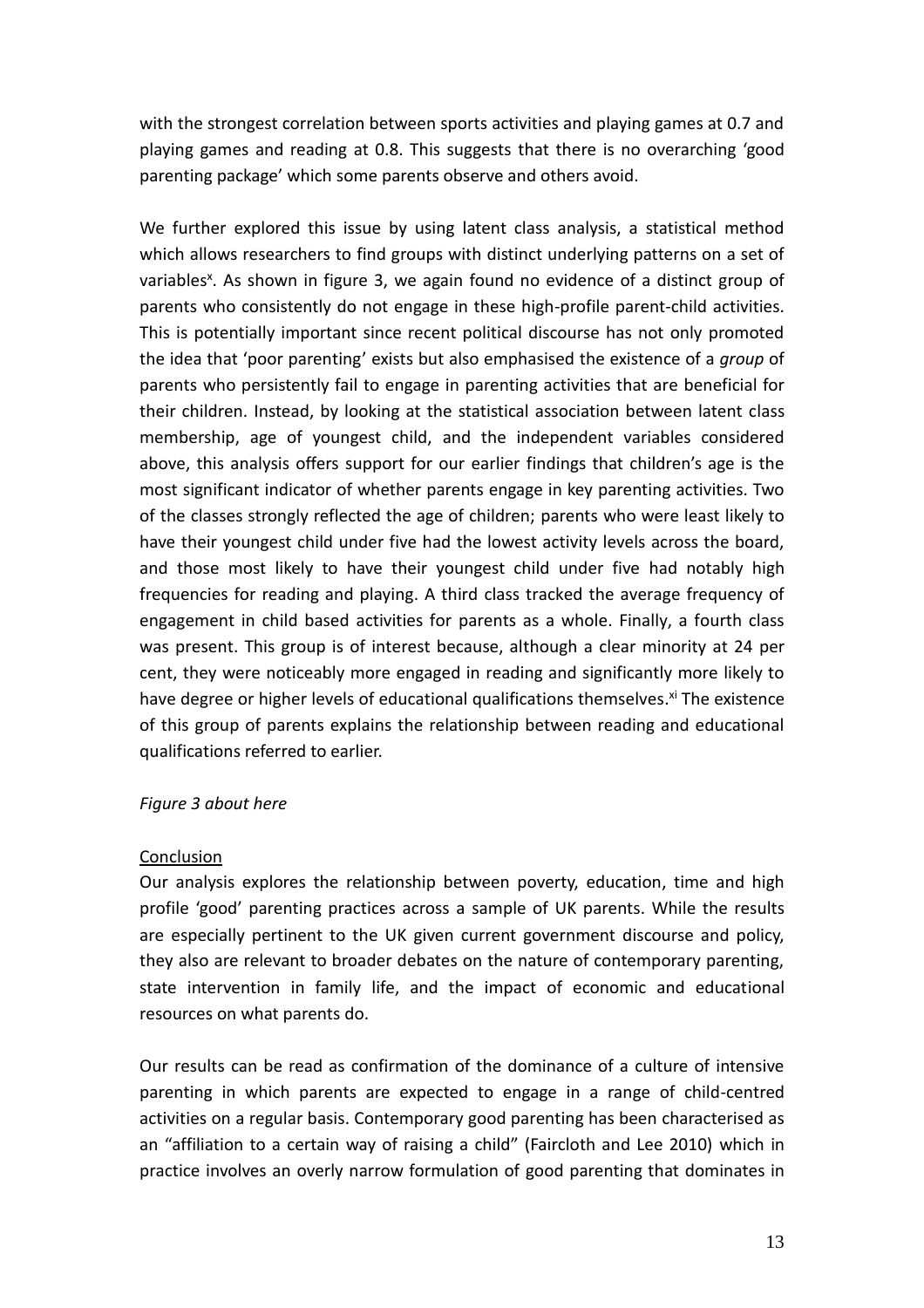popular discourse and policy (Gillies 2010). The research presented here suggests that, whether for good or ill, the mantra of what involved parenting should do appears to correspond with parents' everyday practices. As is the case with any survey asking about activities there may be a disjuncture between what people say they do and what they really do. However, the high level of agreement in the responses could also be interpreted as additional evidence of coherence across the social spectrum around the 'displays' (cf Finch 2007) which count as good parenting. This finding might suggest that a focus for family sociologists should continue to be explicating the relationship between the theoretical concepts of 'doing' and 'displaying' parenting.

The findings support the view that associations made between low levels of education, poverty and poor parenting are ideologically driven rather than based on empirical evidence. Claims that families who are poor or are less well educated do not engage in high profile 'good' parenting practices are misplaced. And we found no evidence for the existence of a group of 'delinguent' parents who fail to participate in parent-child activities; in fact very few respondents were 'opting out' of age appropriate parenting practices. These results are then at odds with commonplace popular, media and political discourses which refer, often uncontroversially, to 'problem parents' in 'troubled families' who need to be 'fixed'. These findings are valuable because they can help to refute this dominant discourse with quantitative evidence.

Gewirtz's (2001) argument was that good parenting originates in the values and behaviours of a fraction of middle-class parents while Irwin and Elley (2011) also drew attention to differences within the middle-class. We also found evidence of the existence of a group of parents at the top end of the social spectrum who are doing more – or at least saying they are doing more – than the rest. It should be emphasised that this finding is less robust than our main finding. However, it does indicate that a reorientation in thinking about who really is 'different' is in order. Our suggestion is that the most educationally advantaged fraction of the middle-class are setting the tone and standard in terms of key markers of educationally 'appropriate' and 'supportive' parenting. Instead of maintaining a focus on the parenting behaviours of those who are most disadvantaged in the mistaken belief that they 'do' parenting differently, it may be time for greater attention on the most advantaged. This is line with the recent call for those measuring living standards to improve indices in relation to middle and high living standards (Perry 2011) and with Mike Savage's (2013) view that sociologists should bring back the study of elites and "focus class analysis right at the top of the class structure". Our findings also have implications for thinking about the relationship between values and behaviours in relation to class and inequality. The analysis indicates that the most educated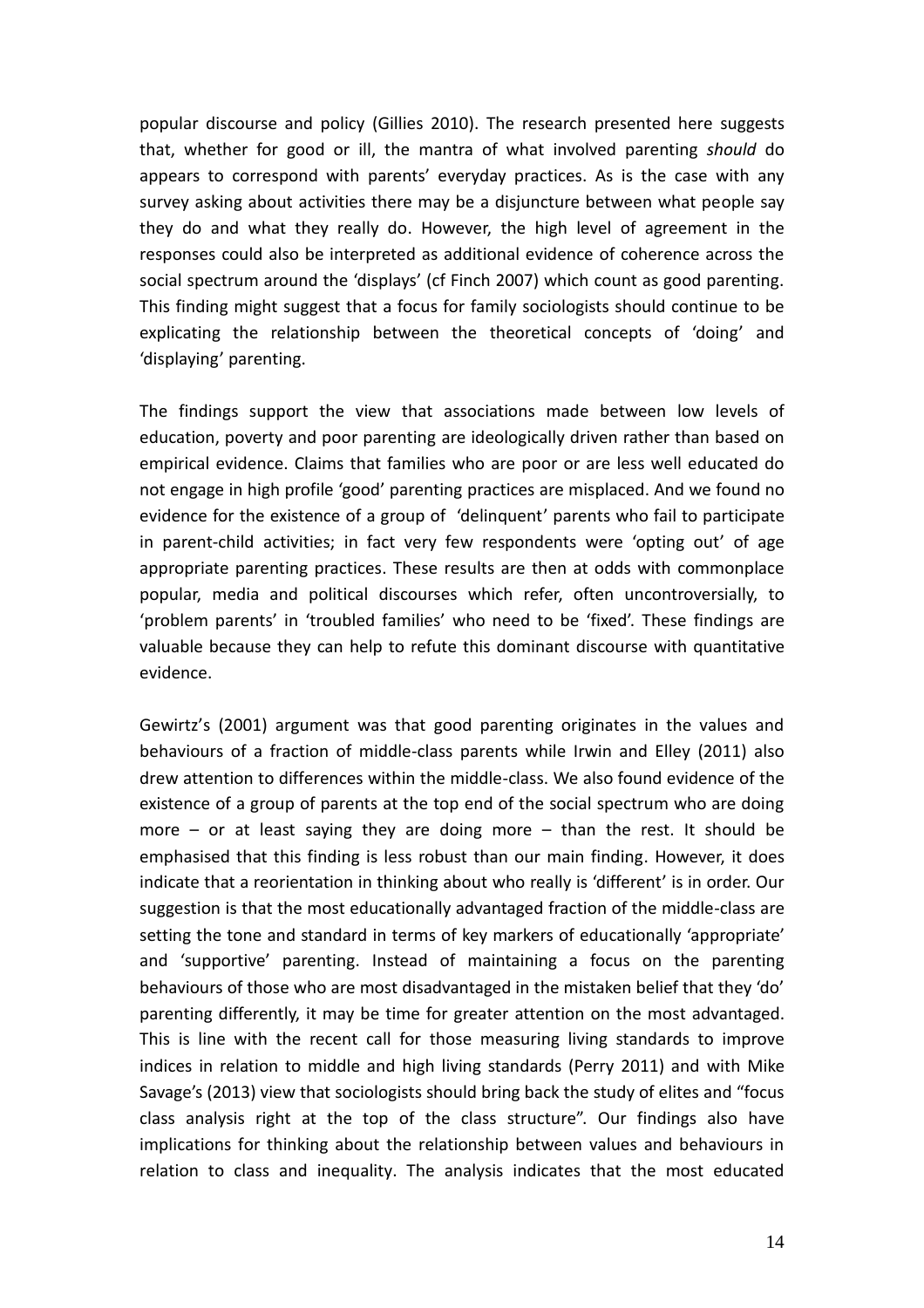parents have the ability to operationalise widely held views about the value of educational achievement above and beyond the practices of the average parent. Engaging in these activities are likely, indeed have been shown, to provide an instrumental advantage for their children's future (Henderson 2013). Our empirical findings are therefore pertinent in contributing to theoretical debates which attempt to explain how social inequalities are maintained, and, in particular, support the view that educational elitism is a key domain (Dorling 2011).

Finally, the idea of high profile as valid proxies for 'good' parenting (beyond ensuring that children gain a social advantage) should be called into question. The task for parenting research should not only be to examine relationships between resources and practices but also to question what is being measured and how this impacts on how we think about personal relationships. A richer way to speak of parenting would move away from a goal-oriented, individualised framework which limits articulations and understanding of what it means to be a parent (Raemaekers and Suissa 2011) and instead acknowledge the significance of intimacy, (Author A), emotionality and reciprocity; elements that are present- rather than future-oriented.

# References

Allen. G. (2011) *Early Intervention: The Next Steps.* London: Cabinet Office. BBC (2011) *David Cameron: Statement on the Riots*, 10<sup>th</sup> August.

Borra, C. and Sevilla, A. (2014) 'Time Investments in Children in the UK: The Role of College Competition' 6<sup>th</sup> Research Methods Festival, University of Oxford, 8<sup>th</sup>-10<sup>th</sup> July.

Brannen, J., O'Connell, R. and Mooney, A. (2013) 'Families, meals and synchronicity: eating together in British dual earner families' *Community, Work and Family* 16(4):417-434.

Chua, A. (2011) *Battle Hymn of the Tiger Mother*. New York: Penguin Press. Connolly, S., Aldrich, M., O'Brien, M., Speight, S. and Poole, E. (2013) Fathers and *Work.* Briefing Paper. London: Institute of Education.

http://www.modernfatherhood.org/publications/fathers-and-work/ Davidson, R. and Power, A. (2007) 'Families' and children's experience of sport and informal activity in Olympic areas of the East End' CASE report 35. London: London School of Economics.

Department of Health (DoH) (2009) *Birth to Five*. London: Department of Health. Department of Health (DoH) (2011) *Healthy Lives, Healthy People: a call to action on obesity in England.* London: Department of Health.

Department for Work and Pensions (DWP) (2012) *Social Justice: transforming lives.* http://www.dwp..gov.uk/docs/social-justice-transforming-lives.pdf

Desforges, C., with Abouchaar, A. (2003) *The Impact of Parental Involvement, Parental Support and Family Education on Pupil Achievements and Adjustment: A*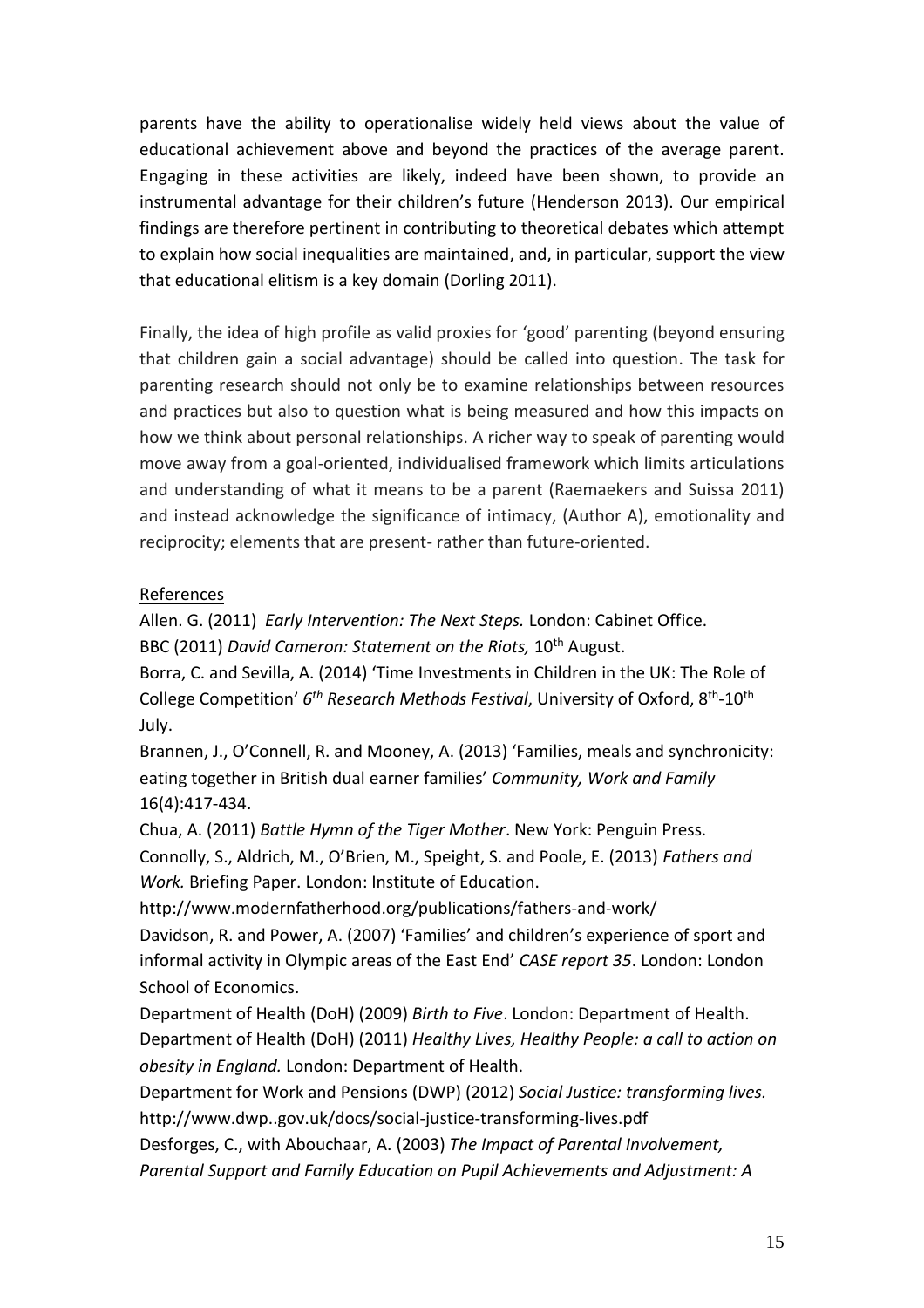Literature Review. Department for Education and Skills Research Report No.433. Nottingham: DfES.

Dorling, D. (2011) Injustice: Why Social Inequality Persists. Bristol: Policy Press. Economist, The (2014) 'Stressed Parents: cancel that violin class' July 26<sup>th</sup> http://www.economist.com/news/united-states/21608793-helicopter-moms-anddads-will-not-harm-their-kids-if-they-relax-bit-cancel-violin

Edwards, R., and Gillies, V. (2004) 'Support in Parenting: Values and Consensus Concerning Who to Turn to' Journal of Social Policy 33(4):623-643.

Faircloth, C. and Lee, E. (2010) 'Introduction: Changing Parenting Culture',

Sociological Research Online 15(4) 1 http://www.socresonline.org.uk/15/4/1.html

Faircloth, C., Hoffman, D.M., Layne, L. L. (eds) (2013) Parenting in Global Perspective:

Negotiating Ideologies of Kinship, Self and Politics. London: Routledge.

Field, F. (2010) The Foundation Years: Preventing Poor Children Becoming Poor Adults. London: Cabinet Office.

Finch, J. (2007) 'Displaying Families' Sociology 41(1):65-81

Frederick, J. A. (1995) As Time Goes By: Time Use of Canadians. Ottawa: Statistics Canada.

Furedi, F. (2001) Paranoid Parentina: Abandon Your Anxieties and Be a Good Parent. London: Penguin.

Gewirtz, S. (2001) 'Cloning the Blairs: New Labour's programme for the resocialisation of working-class parents' Journal of Education Policy 16(4):365-378 Gilby, N., Hamlyn, B., Hanson, T., Romanou, E., Mackey, T., Clark, J. et al. (2008) National Survey of Parents and Children. London: DCSF.

Gillies, V. (2008) 'Childrearing, class and the new politics of parenting' Sociology Compass, 2/3: 1079-1095.

Gillies, V. (2010) 'Is poor parenting a class issue? Contextualising anti-social behaviour and family life' in Klett-Davies, M. (ed.) Is Parenting a Class Issue? London: Family and Parenting Institute.

Gillies, V. (2011) 'From Function to Competence: Engaging with the New Politics of Family' Sociological Research Online 16(4)11

http://www.socresonline.org.uk/16/4/11.html

Gillies, V. (2012) 'Personalising Poverty: parental determinism and the 'Big Society' agenda' in Atkinson, W., Roberts, S. and Savage, M. (eds) Class Inequality in Austerity Britain: Power, Difference and Suffering. London: Palgrave Macmillan.

Gordon, D. (2011) 'Measuring Poverty: The State of the Art', Second Peter Townsend Memorial Conference. University of Bristol, 22<sup>nd</sup>–23<sup>rd</sup> January.

Gordon, D., Mack, J., Lansley, S., Main, G., Nandy, S., Patsios, D. et al. (2013) The Impoverishment of the UK: PSE UK First Results, Living Standards.

http://poverty.ac.uk/pse-research/pseuk-reports

Hagenaars, J. A. and McCutcheon, A. L. (2002) Applied Latent Class Analysis. Cambridge: Cambridge University Press.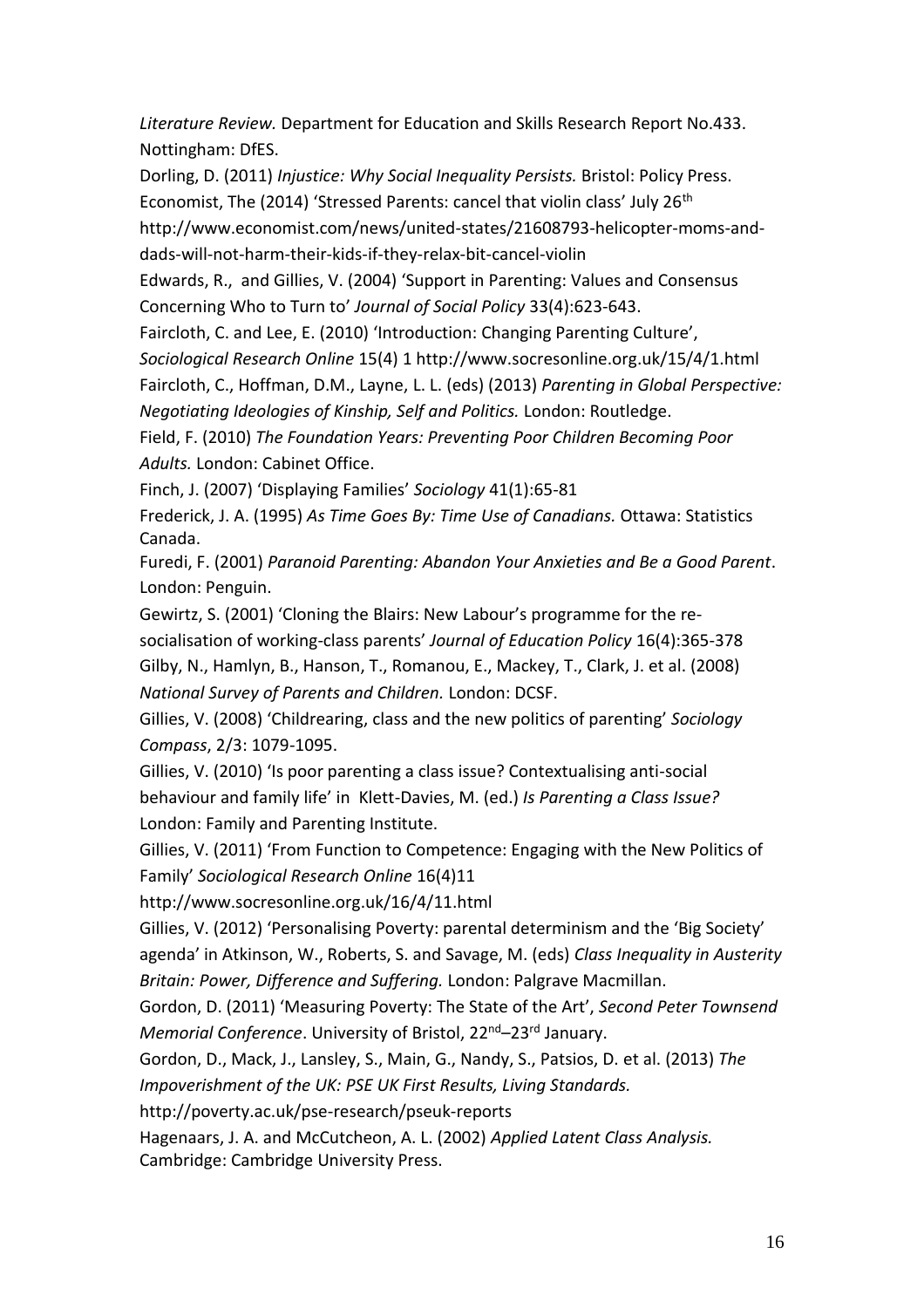Hartas, D. (2011) 'Families' social backgrounds matter: socio-economic factors, home learning and young children's language, literacy and social outcomes' British Educational Research Journal 37(6):893-941.

Hays, S. (1996) The Cultural Contradictions of Motherhood. New Haven, CT: Yale **University Press.** 

Henderson, M. (2013) 'A Test of Parenting Strategies', Sociology 47(3):542-559. Hoffman, D.M. (2010) 'Risky Investments: Parenting and the production of the resilient child' Health, Risk and Society 12(4):385-394.

Irwin, S. and Elley, S. (2011) 'Concerted Cultivation? Parenting values, Education and Class Diversity' Sociology 45(3):480-495.

Jackson, P. (2008) Summary of Research Findings: Changing Families, Changing Food. Sheffield: University of Sheffield. http://www.sheffield.ac.uk/familiesandfood

Jensen, T. (2010) 'Warmth and Wealth: Re-imagining Social Class in Taxonomies of Good Parenting' Studies in the Maternal. 2(1&2):1-13.

http://www.mamsie.bbk.ac.uk/back issues/issue three/documents/jensen.pdf Jones, A. (2003) About Time for Change. London: The Work Foundation.

Klett-Davies, M. (2010) (ed.) Is Parenting a Class Issue? London: Family and Parenting Institute.

Lareau, A. (2003) Unequal Childhoods: Race, Class and Family Life. Berkeley: University of California Press.

Lee, E., Faircloth, C., MacVarish, J. and Bristow, J. (2014) Parenting Culture Studies. London: Palgrave.

Levitas, R. (2012) 'There may be 'trouble' ahead: what we know about those 120,000 'troubled' families'' Poverty and Social Exclusion in the UK Policy Response Series No.3. http://poverty.ac.uk/pse-research/pse-uk/policy-response?page=1

Morgan, D.H.J. (1996) Family Connections. An Introduction to Family Studies. Cambridge: Polity Press.

Nelson, M. (2010) Parenting Out of Control: anxious parents in uncertain times. New York: New York University Press.

O'Connor, T.G. and Scott, S.B.C. (2007) Parenting and Outcomes for Children. York: Joseph Rowntree Foundation.

Paterson, C. (2011) Parenting Matters: Early Years and Social Mobility. London: CentreForum.

Pemberton, S., Sutton, E. and Fahmy, E. (2013) 'A review of the qualitative evidence relating to the experience of poverty and exclusion', Poverty and Social Exclusion in the UK Working Paper Methods Series No.22 http://poverty.ac.uk/pse-research/pseuk/methods-development

Perry, B. (2011) 'Measuring poverty, hardship and living standards in New Zealand: a brief overview' Second Peter Townsend Memorial Conference, University of Bristol 22nd-23rd January.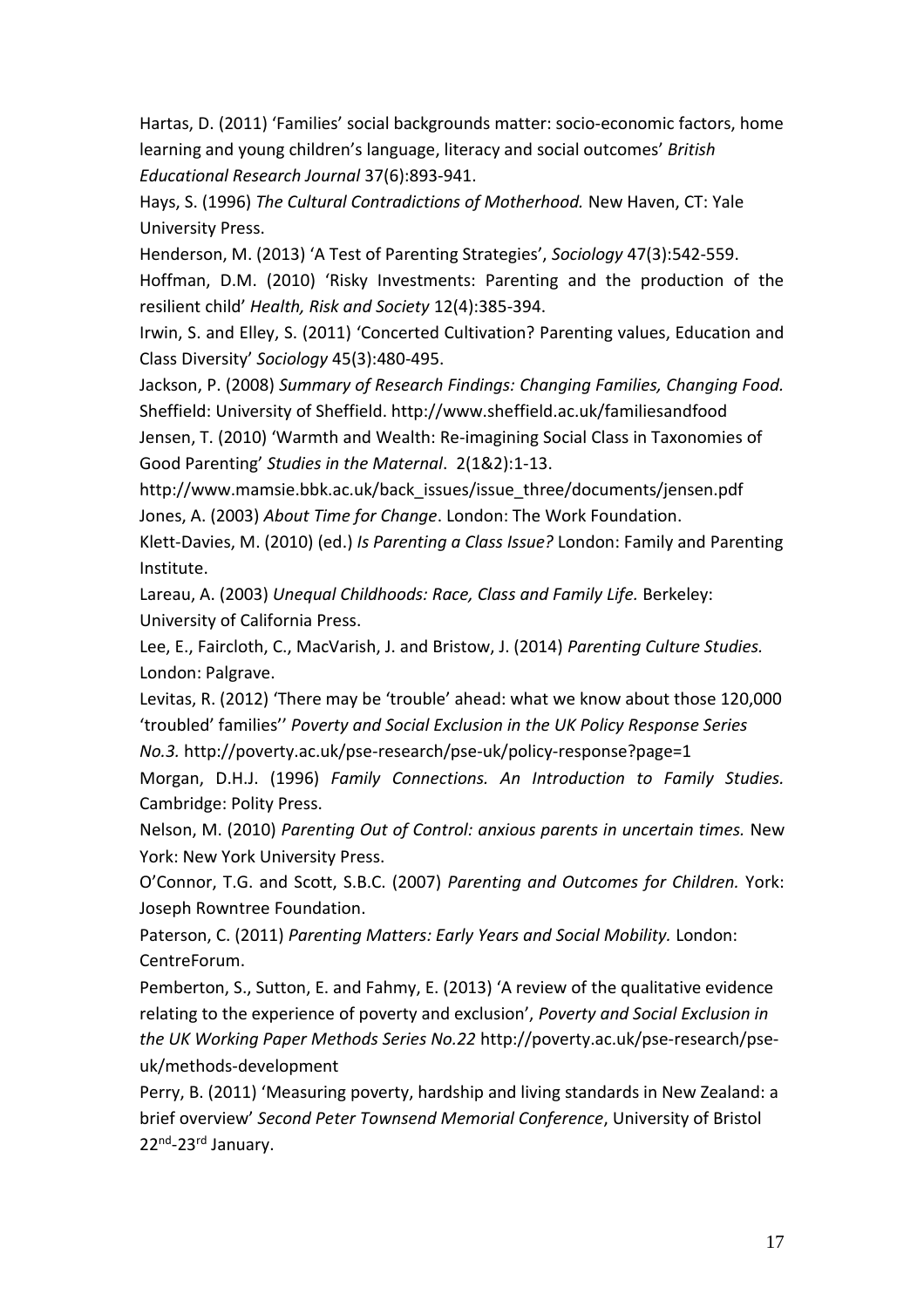Prasad, R. and Bawdon, F. (2011) 'Don't blame our parents, say rioters' The Guardian 6/12/11 http://www.theguardian.com/uk/2011/dec/06/dont-blame-parents-sayrioters

Raemaekers, S. and Suissa, J. (2011) 'Parents as 'educators': languages of education, pedagogy and 'parenting'' Ethics and Education 6(2):197-212.

Raemaekers, S. and Vandezande, A. (2013) 'Parents need to become independent problem solvers: a critical reading of the current parenting culture through the case of Triple P' Ethics and Education 8(1):77-88.

Reay, D. (1998) Class Work: Mothers' involvement in children's schooling. London: University College Press.

Reay, D. (2006) 'Doing the dirty work of social class? Mothers' work in support of their children's schooling' in Pettinger, L., Parry, J., Taylor, R. and Glucksmann, M. (eds) A New Sociology of Work? Oxford: Wiley-Blackwell.

Reay, D. (2010) 'Class acts: parental involvement in schooling' in Klett-Davies, M. (ed.) Is Parenting A Class Issue? London: Family and Parenting Institute.

Reece, H. (2013) 'The pitfalls of positive parenting' Ethics and Education 8(1):42-54. Savage, M. (2013) 'The Old New Politics of Class: Rumours that 'class was dead' have been greatly exaggerated' British Politics and Policy at LSE, 13<sup>th</sup> December, http://blogs.lse.ac.uk/politicsandpolicy/archives/38344

Shirani, F. Henwood, K. and Coltart, C. (2012) 'Meeting the Challenges of Intensive Parenting Culture: Gender, Risk Management and the Moral Parent' Sociology  $46(1):25-40$ 

Sullivan, A. (2001) 'Cultural Capital and Educational Attainment' Sociology 35(4):893-912.

Sullivan, A., Ketende, S. and Joshi, H. (2013) 'Social Class and Inequalities in Early Cognitive Scores' Sociology, 47(6):1187-1206.

Sullivan, O. (2011) 'Changing differences in the division of domestic labor: the case of education' Sociology Working Paper 2011-02, University of Oxford.

Sylva, K., Melhuish, E., Sammons, P., Siraj-Blatchford, I. and Taggart, B. (2004) The Effective Provision of Pre-School Education (EPPE) Project: Final Report. London: Institute of Education.

Telegraph (The) (2010) 'Nick Clegg: Good Parenting, not Poverty, Shape a Child's Destiny' http://www.telegraph.co.uk/news/politics/7952977/Nick-Clegg-good-

parenting-not-poverty-shape-a-childs-destiny.html 18<sup>th</sup> August. Townsend, P. (1979) Poverty in the United Kingdom. London: Allen Lane and Penguin

Books.

Vincent, C. and Ball, S.J. (2007) "Making Up' the Middle-Class Child: Families, Activities and Class Dispositions' Sociology 41(6):1061-1077.

Vincent, C., Rollock, N., Ball, S.J. and Gillborn, D. (2013) 'Raising middle class black children: parenting priorities, actions and strategies' Sociology 47(3):427-442.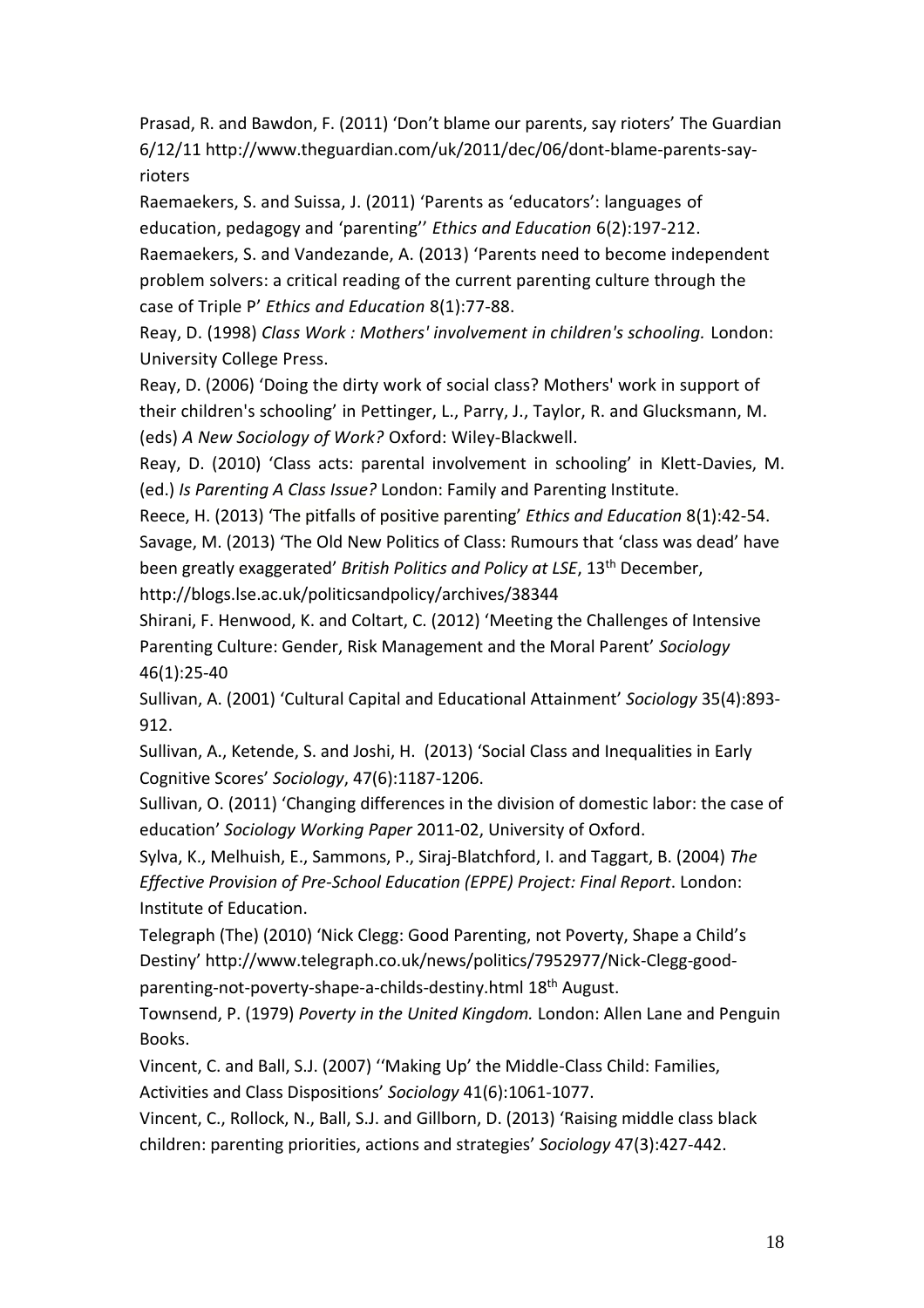Warren, T. (2003) 'Class and Gender-based Working Time? Time Poverty and the Division of Domestic Labour' Sociology 37(4):733-752.

Welshmann, J. (2007) From Transmitted Deprivation to Social Exclusion: Policy, Poverty, and Parenting. Bristol: Policy Press.

Wheeler, S. (2014) 'Organised activities, educational activities and family activities: how do they feature in the middle-class family's weekend?' Leisure Studies 33(2):215-232.

Williams, F. (2004) Rethinking Families. CAVA, Leeds: University of Leeds. Zukewich, N. (1998) Work, parenthood and the experience of time scarcity. Ottawa: Statistics Canada.

<sup>i</sup> Limitations of time in a survey also necessarily restricted the number of activities that could be included.

" Outsourcing household tasks is an increasingly popular option to address increased time pressure among those with high enough disposable income (Jones 2003).

<sup>iv</sup> The time crunch module is made of ten statements with which respondents are asked to agree or disagree. The complete statements are available in the questionnaire.

<sup>v</sup> Lone parents living with their children and no other adult in the household.

vi Only parents with a school aged child were asked this question.

vii One time crunch item that led to lower reliability (Cronbach's alpha) when included in the time crunch score was also removed but the results remained similar.

viii As a caveat, these relationships could be partly due to compositional effects and the degree to which this is the case could be explored further by looking across a range of datasets.

ix As opposed to time poverty caused by partners working different work schedules.

<sup>x</sup> The number of latent classes was decided by looking at average changes in Adjusted Likelihood, BIC and Entropy values across 100 bootstrap samples (see Hagenaars and McCutcheon 2002 for examples).

<sup>xi</sup> 40 per cent have degree or higher educational qualifications, compared to 26 per cent or below for parents in other classes ( $\chi^2$  with Rao & Scott adjustment for complex samples, F=3.4, adjusted ddf=3217, p=0.016).

iii Further details of the PSE 2012 survey including full questionnaires are available at http://www.poverty.ac.uk.pse-research/about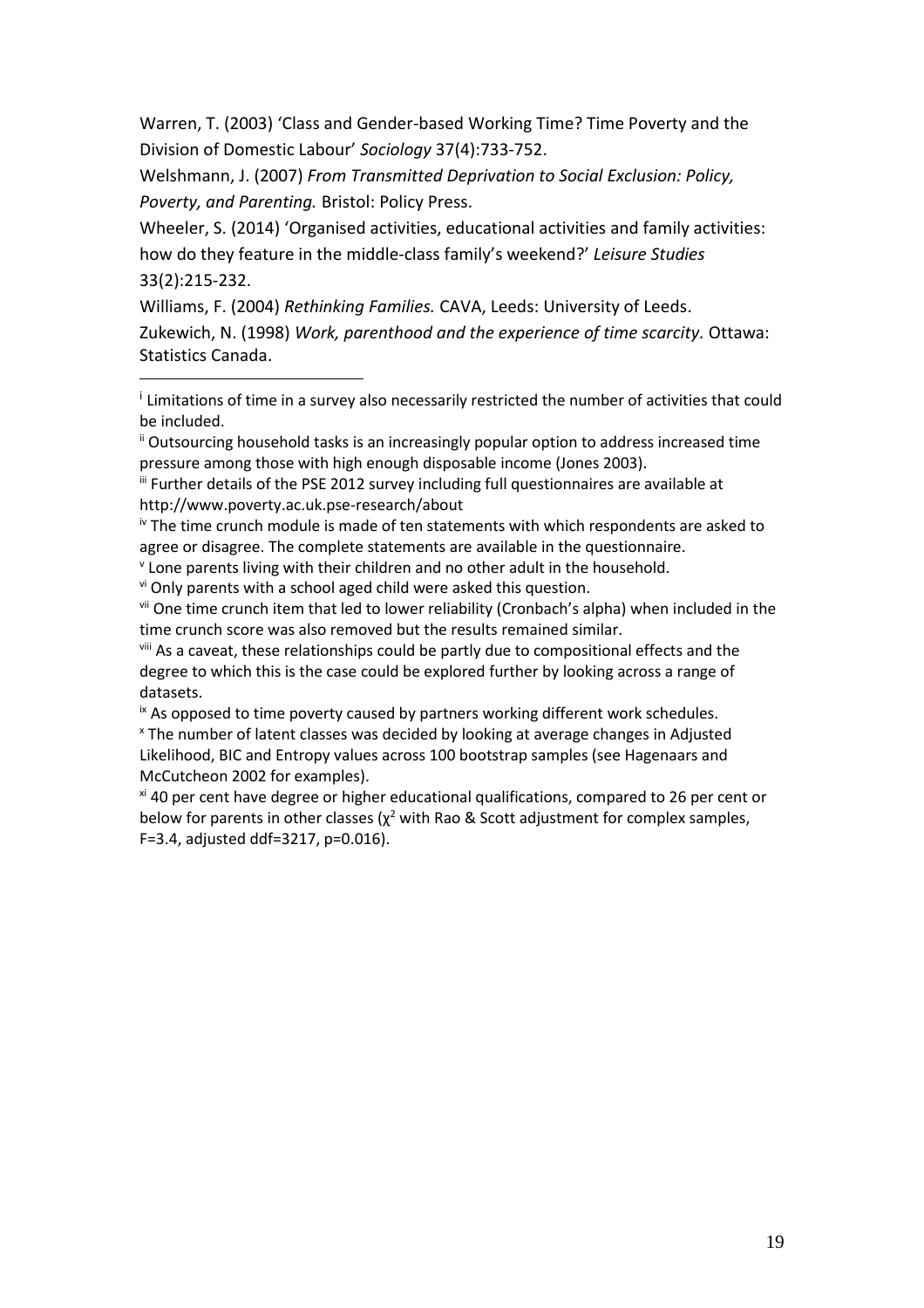Table 1 Questions on Parenting Practices

# Education

- In the last 12 months, have you (or your partner) attended a school parents' evening? (Yes/No)
- How many days in the past 7 days have you, or your partner read stories with your child/children or talked with them about what they are reading?
- How many days in the past 7 days have you, or your partner helped with or discussed homework with your child/children?

# **Leisure**

- How many days in the past 7 days have you, or your partner played games with your child/children e.g. computer games, toys, puzzles etc.?
- How many days in the past 7 days have you, or your partner done sporting or physical activities with your child/children?
- How many days in the past 7 days have you, or your partner watched TV with your child/children?

# Family mealtimes

 How many days in the past 7 days have you, or your partner eaten an evening meal with your child/children?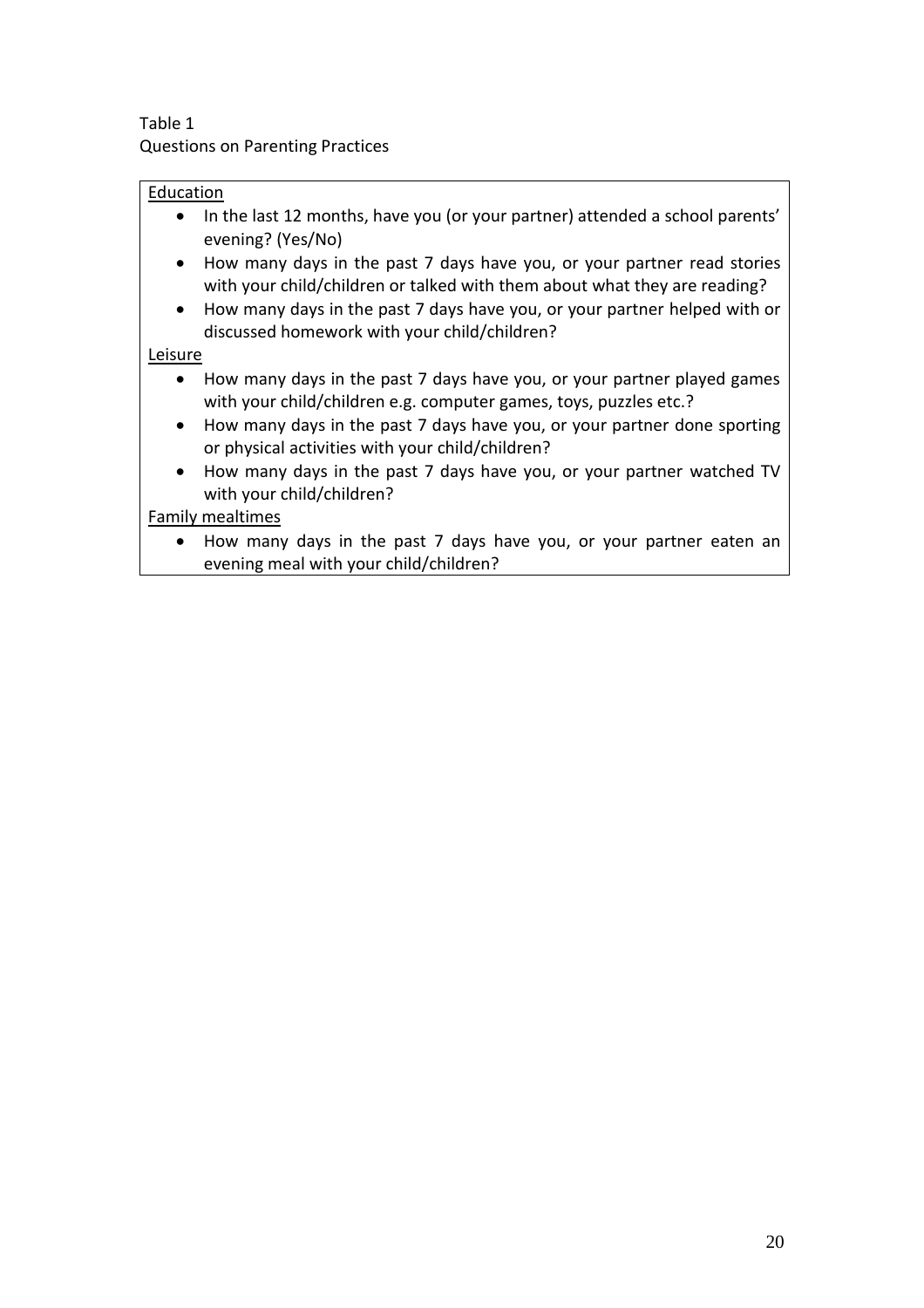

Figure 1 Prevalence of Parenting Practices (n=1665)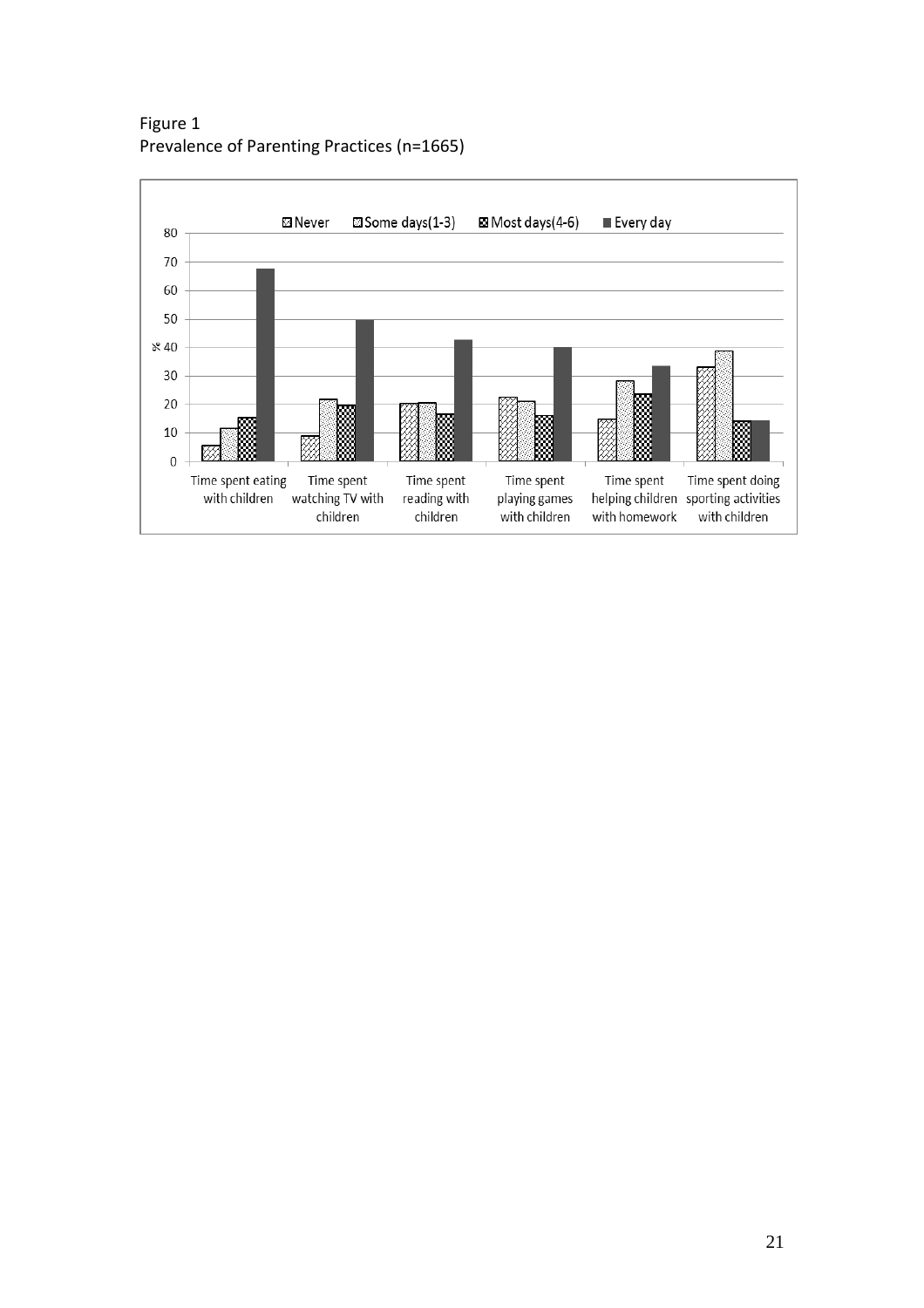# Figure 2 Relative risk of taking part in parenting activities 3 or fewer days a week *Significant differences indicated by black dot, not significant differences by white dot.*